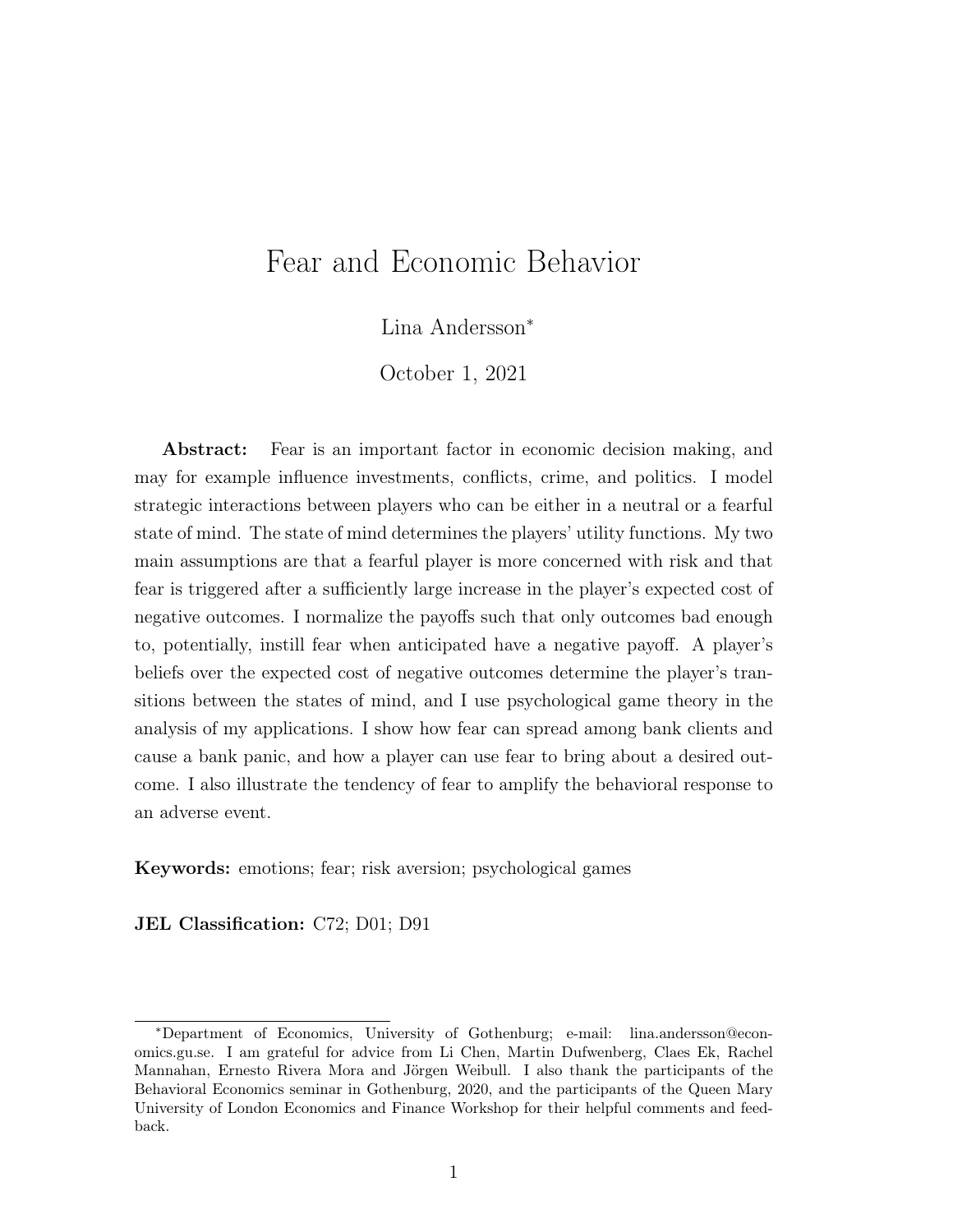# 1 Introduction

Fear influences one's judgement, behavior, and decision making. A fearful person shows an increased concern with risk and tends to be less willing to participate in risky lotteries. For instance, a person who becomes fearful after an extreme movement on the stock market may overreact and sell more than he or she otherwise would have done. Although fear is an important factor in decision making under risk and uncertainty, few economists have studied the topic and a formal analysis of the behavioral consequences of fear remains absent.<sup>1</sup>

In this paper I propose a game theoretic model of players who can transition between a neutral and a fearful state of mind. A player's state of mind determines his or her utility function. While fear can manifest itself in various ways, in this paper I define fear as an emotion with a specific stimuli and starting point. In addition, rather than focusing on the disutility of experiencing fear, my focus is on the behavioral consequences of fear as mediated by an increased concern with risk.<sup>2</sup> Psychology literature emphasize that once an individual becomes fearful, his or her concern with risk increases.<sup>3</sup> I assume players in the fearful state of mind experience highly intense fear such that their coefficient of risk aversion goes to infinity. In the limit the utility function coincides with the maximin utility function. In the neutral state of mind, the players are risk neutral and their utility is linear in their expected material payoff. This assumption of risk neutrality is not crucial for the results. What matters is that the degree of risk aversion differs between the state of mind.

A player transitions from the neutral to the fearful state of mind after a sufficiently large increase in peril. I define peril as the expected cost of negative outcomes. The payoffs are normalized such that only outcomes bad enough to potentially instill fear when anticipated have a negative material payoff. Each player holds an initial belief over the peril of the interaction when the game

<sup>1</sup>The interest for fear and decision making has grown among empirical and experimental economists during the decade since the financial crisis (see e.g. Callen et al., 2014; Campos-Vazquez & Cuilty, 2014; Cohn et al., 2015; Dijk, 2017; Guerrero et al., 2012; Guiso et al., 2018; Kuhnen & Knutson, 2011; Malmendier & Nagel, 2011; Nguyen & Noussair, 2014; Wang & Young, 2020). The relationship between fear and risk attitudes is not found in all papers (see e.g. Alempaki et al., 2019; Gärtner et al., 2017).

<sup>2</sup> I abstract from the disutility of experiencing fear to focus on the behavioral consequences once someone is fearful.

<sup>&</sup>lt;sup>3</sup>See e.g. Holtgrave & Weber (1993); Lerner & Keltner (2000, 2001); Lerner et al. (2003); Loewenstein et al. (2001); Smith & Ellsworth (1985); Smith & Lazarus (1991).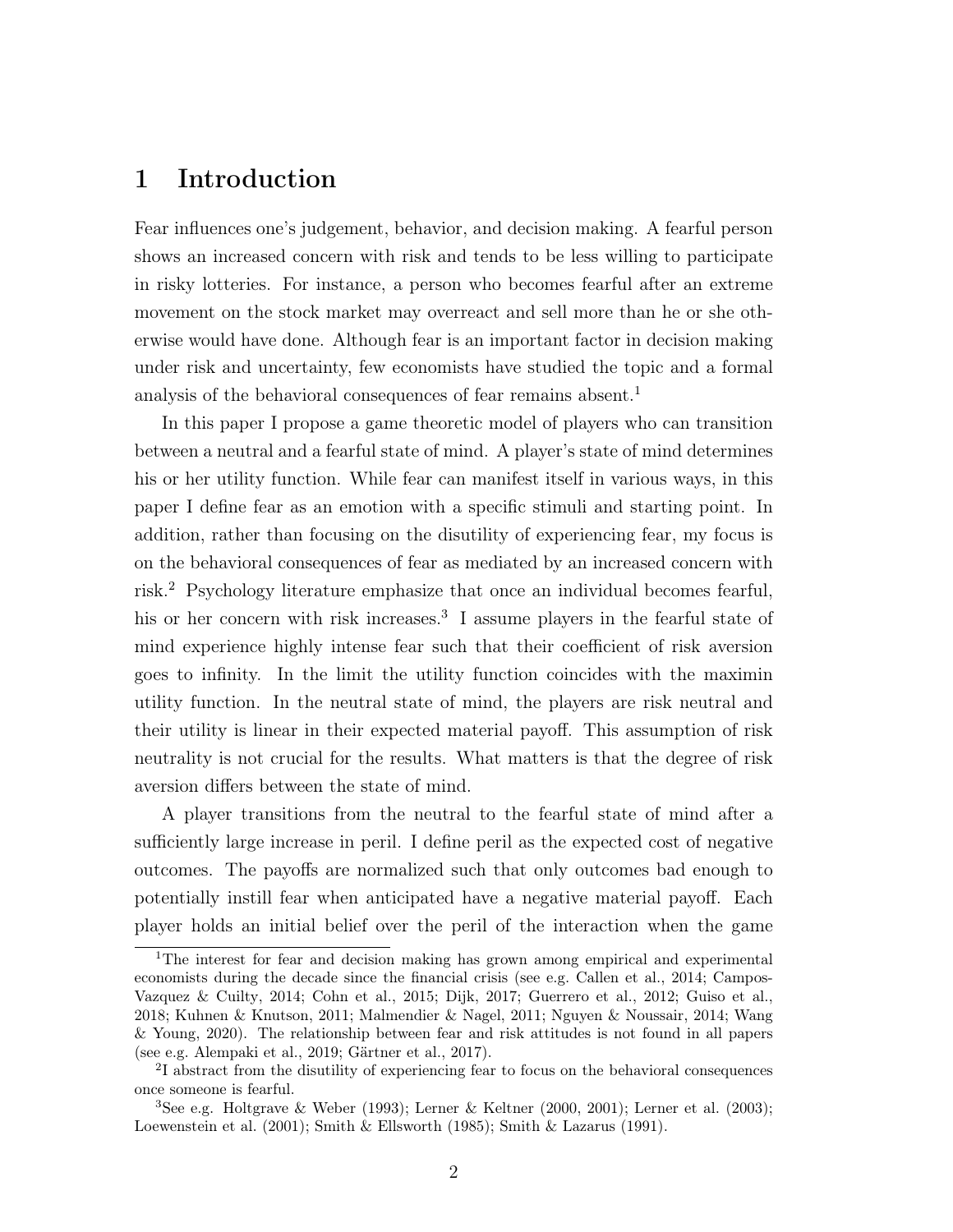begins. A player's transitions are determined by the increase in peril compared with the initial belief, and by the player's individual fear threshold. Since the players' beliefs directly affects their utility functions, the game is a psychological game (Battigalli & Dufwenberg, 2009; Battigalli et al., 2019).<sup>4</sup> Take for example a person who considers the peril of going for a walk in the park late at night. A negative outcome in this interaction is to be robbed of all of one's money. Peril may increase if one is approached by a stranger.

An alternative way to model this is to have players who always are in one of the two states of mind. A share of the players are always fearful and have a maximin utility function, and the remaining players are always neutral and maximizes expected material payoff. However, such a model would result in other predictions. First, in the robbery game, the neutral players would always go for a walk, whereas the fearful players would never go for a walk. By contrast, players who can transition to a fearful state of mind may go for a walk anticipating to transition to the fearful state if a robbery attempt occurs. These players are in the neutral state of mind when the game begins and maximizes expected material payoff by going for a walk since the probability of a robbery attempt is sufficiently small. The players transition to the fearful state of mind only if a robbery attempt occurs, and, once fearful, prefer to comply. Second, in the bank run game, players who are always fearful never deposit their money in the bank, and always withdraw. A player who is neutral when the game begins may deposit the money while anticipating to transition to the fearful state of mind if sufficiently many other players withdraw. Third, in the public health intervention, a fearful decision maker always takes the vaccine and is unaffected by the information. By contrast, a decision maker who transitions to the fearful state of mind after bad news may overreact.

I illustrate the role of fear in three applications. The first is a sequential interaction between a robber and a victim. This game illustrates how a player may use his or her knowledge of another player's fear sensitivity to bring about a desired outcome. The second application is a simplified version of Diamond & Dybvig's (1983) seminal bank run game with the addition of an exogenous risk that a player 'needs money tomorrow' and is forced to withdraw. This game illustrates how fear can affect the outcome also when players' incentives are

<sup>4</sup>For a general discussion of psychological game theory and its usefulness in modeling emotions and other belief-dependent motivations, see e.g. Battigalli & Dufwenberg (2020).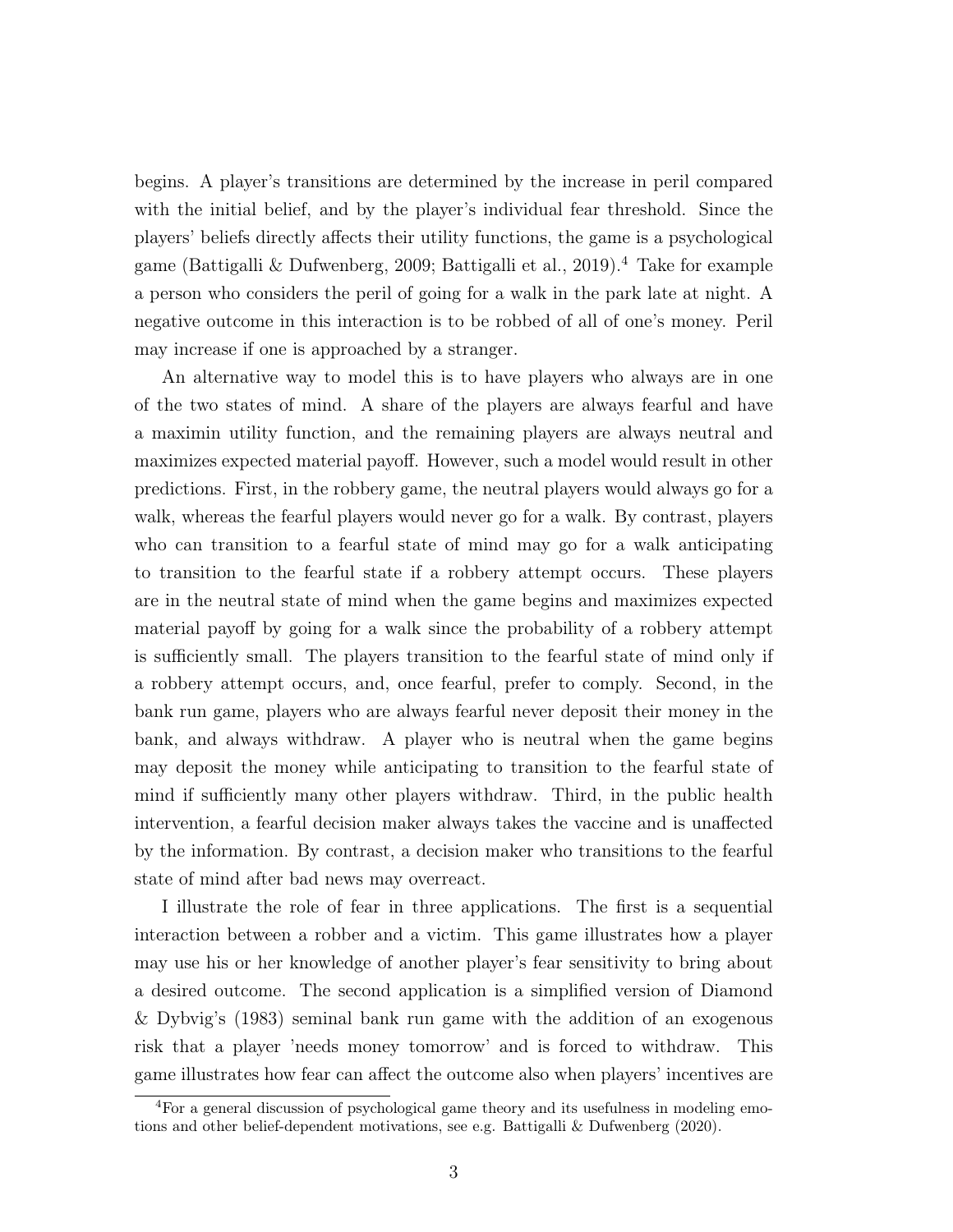aligned. It also illustrates how bank runs become more likely when players are sensitive to fear. The third application illustrates the consequences of fear when a public health authority informs the population about a disease. This application highlights the tendency of fear to amplify a player's response to information that increases the player's expected cost of negative outcomes.

The observation that fear can be of importance in strategic interactions has been made before. Shelling (1960) discusses the strategic consequences of fear in a situation similar to the robbery game studied in this paper. Shelling considers a homeowner who investigates a noise at night with a gun in his hand, just to find a burglar, also armed with a gun. The situation has two equilibria. In one, no one shoots and the burglar leaves quietly. In the other, the homeowner and the burglar shoot each other. While non of them prefers the shooting equilibria, Shelling notes that they may shoot not by calculation, but by nervousness. This situation can be formalized using the model I propose in this paper. If either the homeowner or the burglar were to become fearful, then shooting becomes the unique equilibrium.

Psychological game theory has been used to model other emotions, for example guilt and anger (Battigalli & Dufwenberg, 2007; Battigalli et al., 2019). Naturally, anger is the one most closely related to fear. Battigalli et al. (2019) model players with a belief-dependent utility function that assigns a weight both to own and others' material payoff. In the absence of frustration, the weight on others' material payoff is zero. However, as a player's expected material payoff decreases, his or her frustration increases. As frustration increases, the player's negative concern for others' payoffs increases. Similar to the emotional players studied in this paper, the players in (Battigalli et al., 2019) form initial beliefs over how the interaction will play out, and a disadvantageous change alters their utility function. However, Battigalli et al. study players who become frustrated if their expected material payoff decreases, and I study players who transition to a fearful state of mind if their expected cost of negative outcomes increases. Moreover, while the triggers of frustration and fear are similar, frustration causes a player to have a negative concern for others' payoffs whereas fear causes an increased concerned with risk.

Caplin & Leahy (2001) propose a model of anticipatory emotions. They study a two-period model of lotteries with a mapping from physical lotteries to mental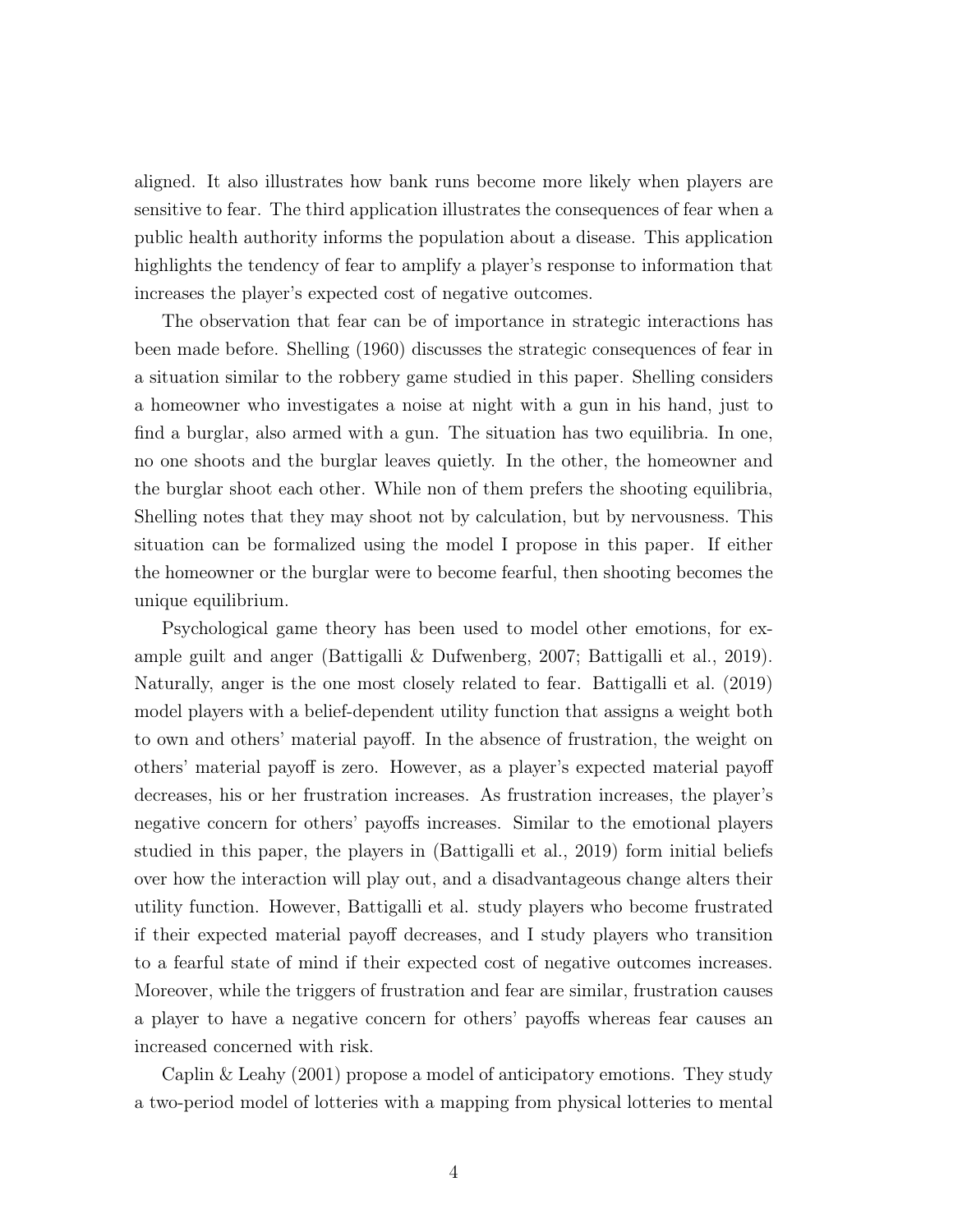states. The decision maker's first-period utility decreases in the variance of the second-period realizations of the lottery. A decision maker who experience anxiety prior to the resolution of a high variance lottery has a lower first-period utility and is less likely to take part in lotteries with high variance. By contrast, in this paper I focus on the behavioral consequences once a player has transitioned to a fearful state of mind.

Another closely related paper is Kőszegi & Rabin (2007). Kőszegi & Rabin build on Kahneman & Tversky's (1979) work on prospect theory. They model a decision maker who evaluates an outcome relative to a reference point formed by the decision makers recent beliefs. The decision maker's utility is a combination of a reference-independent "consumption utility" and a "gain loss" utility that depends on the difference between the consumption utility and the reference point. The decison maker's reference point determines how much risk he or she is willing to take on. The reference point can be either deterministic or stochastic. A decision maker who expects risk views a lottery as less aversive than a decision maker who does not expect risk to start with. Moreover, the decision maker is sophisticated in the sense that he or she correctly predicts the environment and own behavior in the environment. Similarly, I model players whose transitions between the states of mind depend on the players' initial beliefs over how the interaction will play out. The players are also sophisticated in the sense that they correctly predicts own and others' state transitions and the behavioral consequences. However, while Kőszegi & Rabin's decision maker has a reference-dependent utility function, the players in my model have beliefdependent transition probabilities between emotional states of mind. Further, Kőszegi & Rabin's decision maker is concerned with expected consumption utility and any deviations therefrom, whereas the players in this paper are concerned with the expected cost of negative outcomes.

Dillenberger & Rozen (2015) also study decision makers whose risk attitude may change during the decision making process. They model a decision maker who makes repeated decisions over lotteries. The decision maker becomes more risk averse after a disappointing realization than after an elating. Realizations are classified as disappointing or elating using a threshold rule. By contrast, I study players who may transition to a fearful state of mind when the expected cost of negative outcomes increases, rather than by the realization of a negative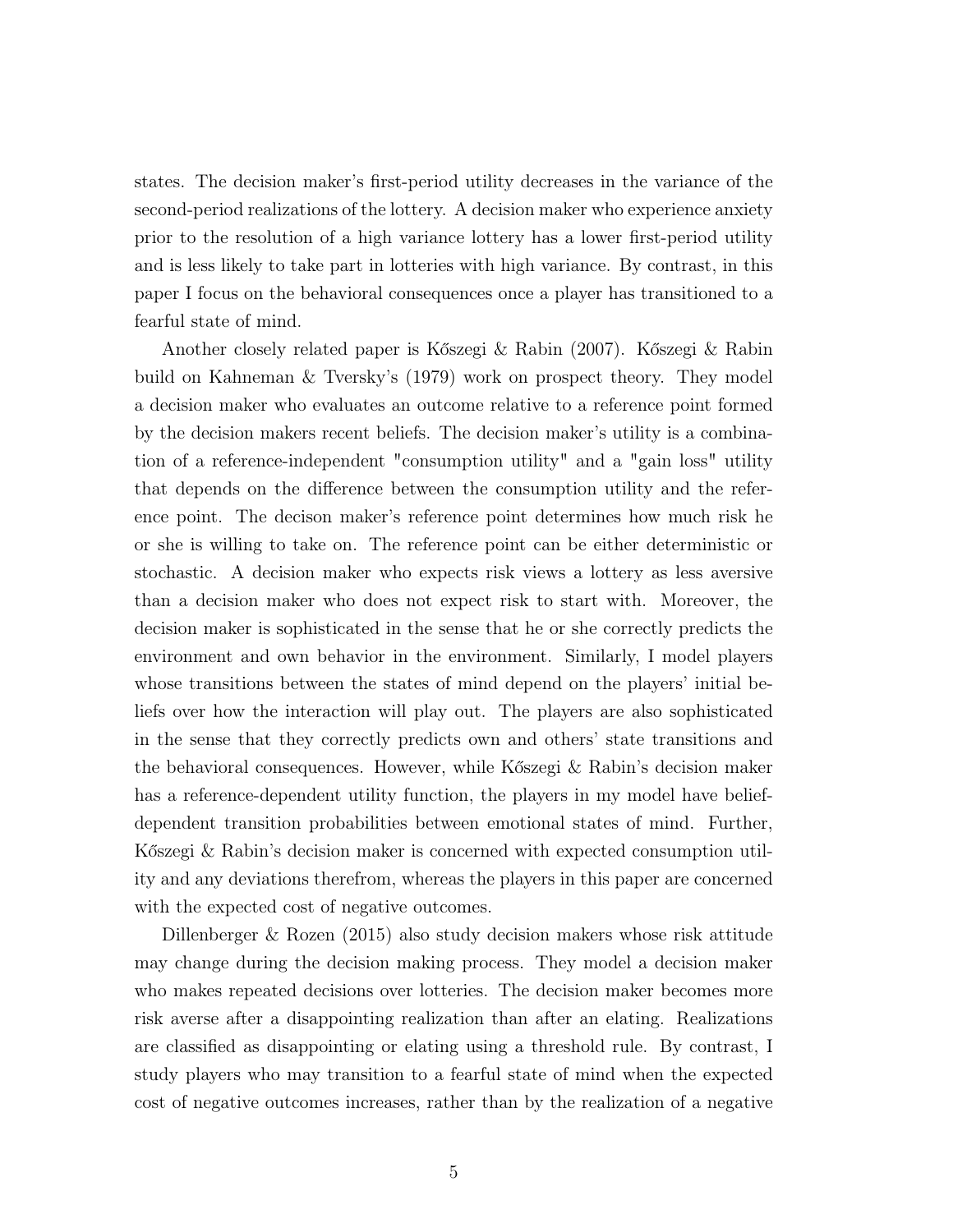outcome.

Related is also Chichilnisky (2009) who extends the notion of rationality with new axioms of choice that include sensitivity to rare and catastrophic events. The new axioms allow extreme responses to extreme events, and the decision criteria is a combination of expected utility and minimizing losses in the case of an extreme event. The extreme events can be interpreted as similar to the negative outcomes in this paper. However, while Chichilnisky extends the notion of rationality to acknowledge extreme events, I study players who react emotionally to an increase in their expected cost of negative outcomes. If the increase is sufficiently large, the player transitions to the fearful state of mind in which he or she has a maximin utility function.

This paper proceeds as follows. Section 2 presents the formalization of the causes and consequences of fear and the psychological games framework needed to model these. Sections 3, 4, and 5 apply the model to three situations, a robbery game, a bank run game, and a public health intervention, and analyze the play between fearful players. Section 6 discusses the model and concludes.

#### 2 The Model

Game form The focus of this paper is on a class of finite multi-stage game forms with observed actions and perfect recall.<sup>5</sup> Let  $I = 1, ..., n$  denote the finite set of personal players. The game form may contain chance moves or moves by "nature" denoted by player 0. Let  $I_0 = I \cup \{0\}$ .

The multi-stage game consists of  $L + 1$  stages indexed by  $l \in \{0, ..., L\}$ . At the end of each stage, all players observe the stage's action profile. Let  $a^0 \equiv$  $(a_0^0, a_1^0, ..., a_n^0)$  be the stage-0 action profile. At the beginning of stage 1, players know history  $h^1$ , which can be identified with  $a^0$ . Similarly, define  $h^{l+1}$ , the history at the end of stage  $l$ , to be the sequence of actions in the previous periods,  $h^{l+1} = (a^0, a^1, ..., a^l)$ . Let the initial, or empty, history be denoted by  $h^0$ , the set of non-terminal histories denoted by  $H$ , and let the set of terminal histories, or plays,  $h^{L+1}$ , be denoted by Z.

Let  $A_i(h^l)$  denote the feasible actions of player  $i \in I$  in stage l when the

<sup>5</sup>A game form (or a game protocol) specifies the structure of a strategic situation: the players, how they can choose, and the material consequences of their actions.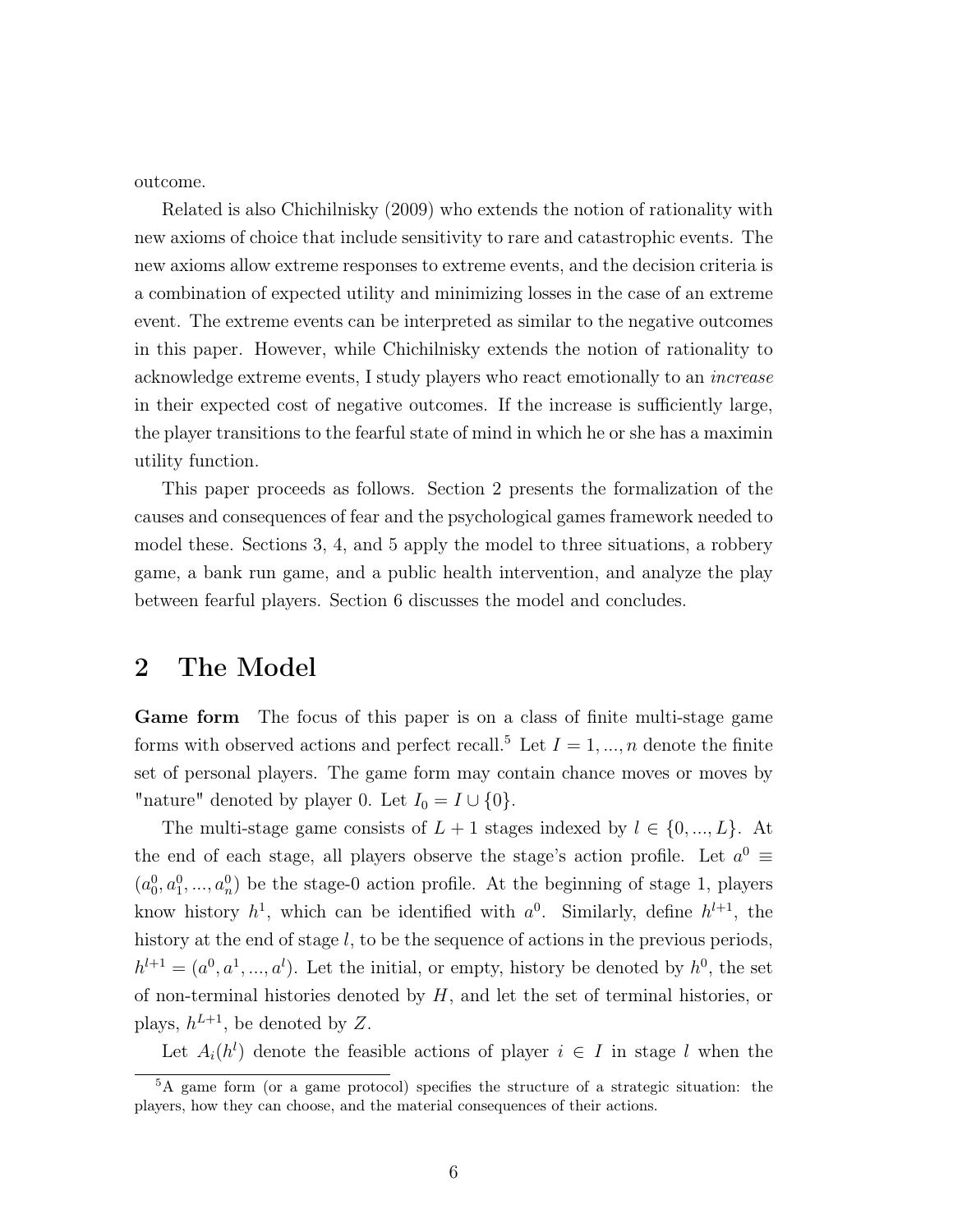history is  $h^l$ , and let  $A(h^l) = \times_{i \in I} A_i(h^l)$ . In each stage the players, including chance, simultaneously choose actions from a finite subset of (potentially) historydependent feasible actions  $A_i(h^l)$ . This can be done without loss of generality since an inactive player can be represented as a player whose feasible actions  $A_i(h^l)$  is a singleton with "do nothing" as the only action.

If chance is active at  $h^l$ , it's move is specified by the probability mass function  $p_0(\cdot|h) \in \Delta(A_0(h^l))$ . Chance selects a feasible action at random, and the action is revealed to the players after the stage. The players have identical priors on the probability of chance's actions.

The material payoffs of the players' actions are determined by an outcome function  $\pi : Z \to \mathbb{R}^n$  that associates each play z with a profile of material payoffs.

Beliefs Players form beliefs both over own and others' behavior, and over others' beliefs about behavior. A player's beliefs are modeled as a hierarchical conditional probability system (Battigalli et al., 2019). A player's beliefs over own and other's behavior – the plays  $z \in Z$  – are called *first-order beliefs*. They are defined for each history  $h \in H$ . The first-order beliefs are denoted by  $\alpha_i(\cdot|Z(h)) \in \Delta(Z(h))$ , where  $\Delta(Z(h))$  is the set of probability measures on  $Z(h)$ . The system of beliefs  $\alpha_i = (\alpha_i(\cdot | Z(h)))_{h \in H}$  must satisfy two properties. First, Bayes' rule for conditional probabilities must hold whenever defined. Second, each player  $i$  must believe that other players' actions in the same stage are statistically independent of each other and of  $i$ 's action.<sup>6</sup>

The first-order beliefs  $\alpha_i$ , are composed of two parts: player *i*'s beliefs over own and other's behavior. The beliefs over own behavior,  $\alpha_{i,i} \in \times_{h \in H} \Delta(A_i(h)),$ takes the form a behavior strategy. They can be interpreted as the player's plan since they are the result of the player's contingent planning of which action to take at each history.<sup>7</sup>

A player's beliefs over other players' first-order beliefs constitutes his or her second-order beliefs. Let  $\Delta_{i,1}$  denote player i's space of first-order beliefs. Secondorder beliefs are systems of conditional probabilities over both plays,  $z \in \mathbb{Z}$ , and co-players' first-order beliefs,  $\alpha_{-i} \in \times_{j\neq i} \Delta_{j,1}$ , for each history  $h \in H$ . The

<sup>&</sup>lt;sup>6</sup>See Battigalli et al. (2019) or Battigalli & Dufwenberg (2020) for a more detailed specification of the belief hierarchies and their properties.

<sup>&</sup>lt;sup>7</sup>The beliefs over the behavior of others,  $\alpha_{i,-i} \in \times_{h \in H} \Delta(A_{-i}(h))$ , is also a behavior strategy if there is only one other player.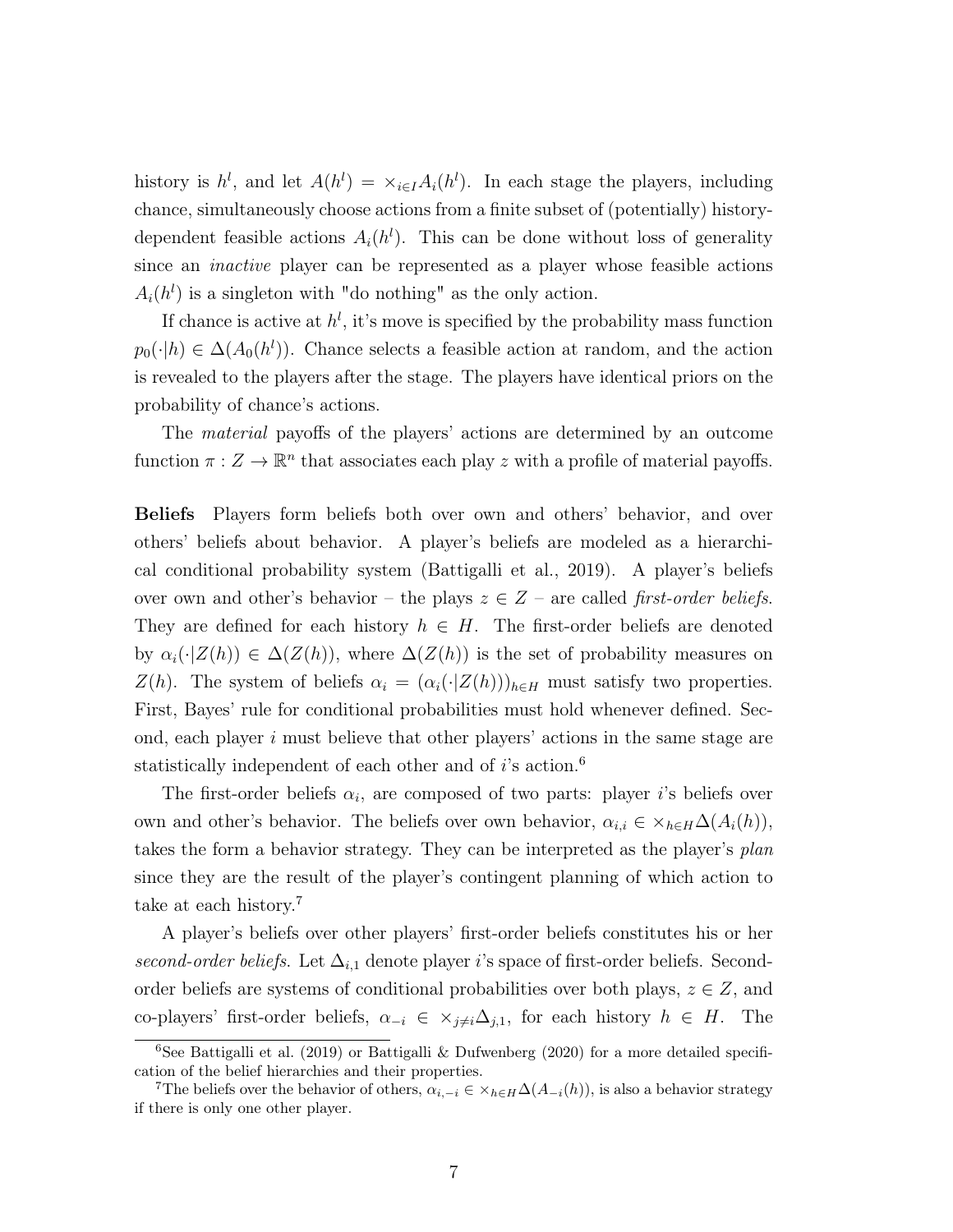second-order beliefs are denoted by  $\beta_i = (\beta_i(\cdot|h))_{h\in H} \in \times_{h\in H} \Delta(Z(h) \times_{j\neq i} \Delta_{j,1}).$ Player i's space of second-order beliefs are denoted by  $\Delta_{i,2}$ . It can be shown that the first-order beliefs  $\alpha_i$  can be derived from the second-order beliefs  $\beta_i$  such that beliefs of different orders are mutually consistent (see e.g. Battigalli et al., 2019).

**Triggers of Fear** Fear, according to psychology research, have a specific stimuli and a clear starting point. When the game begins, the players are in a neutral state of mind. The players can transition to a fearful state of mind during the game. The ultimate cause of the fear system is to detect warning signals for impending threats (see e.g. LeDoux, 1998). A wide variety of external stimuli may trigger a fear response.<sup>8</sup> Because fear stimuli differ between cultures and individuals, I model them as exogenously defined for each player and game, and treat them as primitives. The payoffs of each interaction are normalized such that only outcomes bad enough to, potentially, trigger a fear response when anticipated by player i have a negative material payoff for  $i$ .<sup>9</sup>

Player *i*'s set of negative outcomes is defined as

$$
Z_{i,-} := \{ z \in Z : \pi_i(z) < 0 \}. \tag{1}
$$

Each player continuously assesses his or her situation to detect warning signals. I define player i's peril at history h, given his or her first-order belief system  $\alpha_i$ as:

$$
P_i(h|\alpha_i) = \sum_{z \in Z_{i,-}} \alpha_i(z|h) |\pi_i(z)|,\tag{2}
$$

where  $\alpha_i(z|h)$  is player is belief, conditional on history h, in the negative outcome  $z \in Z_{i,-}$ , and  $|\pi_i(z)|$  is the cost of the negative outcome. In other words, peril is the expected cost of negative outcomes. Peril increases in the probability of negative outcomes and in the cost of negative outcomes.A warning signal for player *i* at history *h*, given his or her first-order belief system  $\alpha_i$  is defined as an increase in peril compared with the initial peril,  $P_i(h^0|\alpha_i)$ :

$$
P'_{i}(h|\alpha_{i}) = \max\{0, P_{i}(h|\alpha_{i}) - P_{i}(h^{0}|\alpha_{i})\}.
$$
 (3)

<sup>8</sup>Some common fear stimuli are snakes, heights, auto accidents, being in a fight, and losing one's job (Geer, 1965).

<sup>9</sup>A consequence of this modelling choice is increased modeller freedom. As will be shown, the set of equilibria is sensitive to small changes in payoff around zero.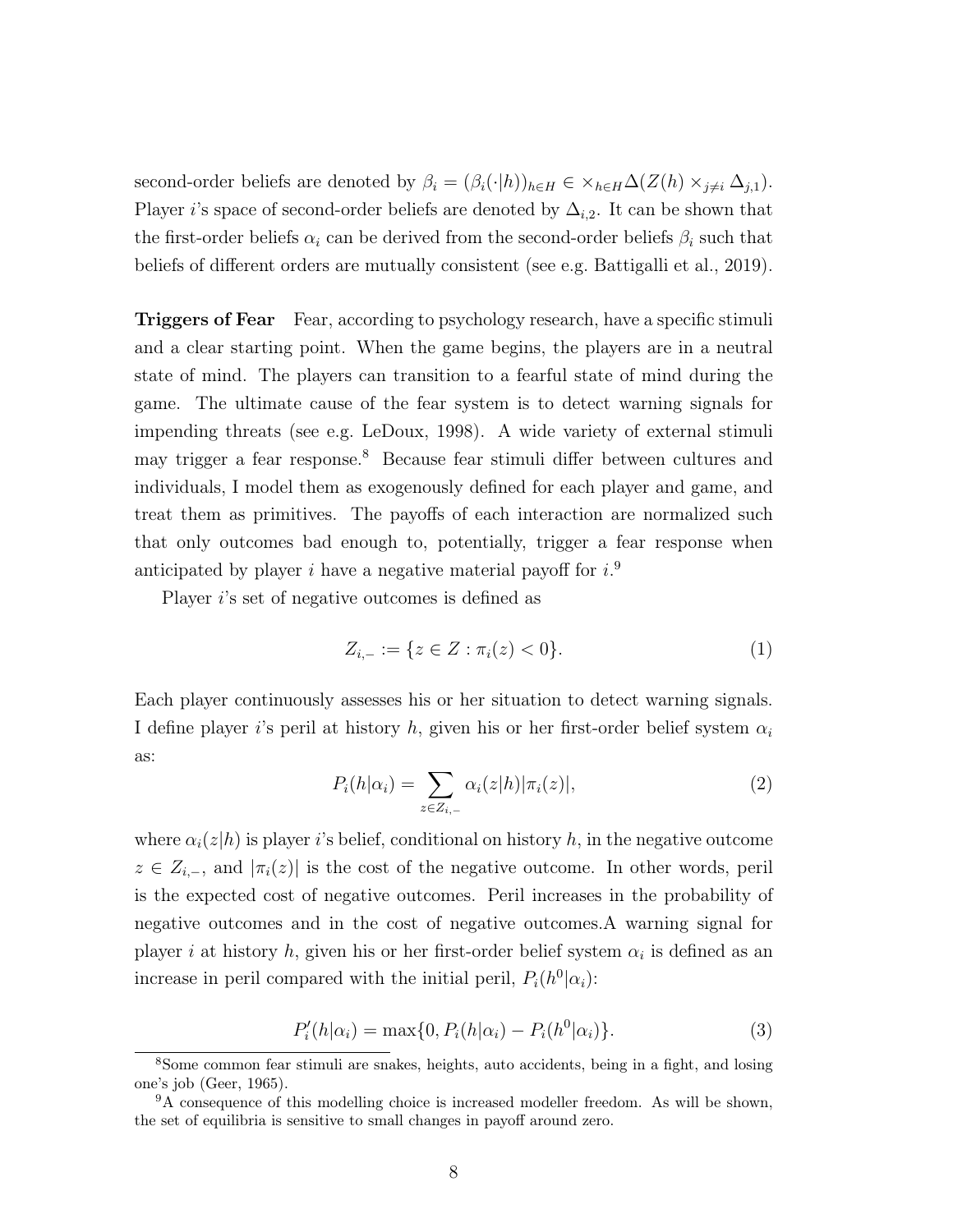The increase in peril required to cause a player to transition to the fearful state of mind may differ between players. Some people may be more sensitive to fear than others because of personality traits they are born with. I model this using a sensitivity parameter  $\tau_i$ , which is interpreted as player *i*'s fear threshold.<sup>10</sup> Player i transitions from the neutral to the fearful state of mind if  $P'_i(h|\alpha_i) \geq \tau_i$ . In other words, player  $i$  transitions when the increase in peril is more than he or she can bare. Moreover, the players are sophisticated in the sense that they correctly anticipates own and others' transitions between the emotional states of mind.

In other words, in this model, a player transitions to the fearful state of mind after a sufficiently large increase in probability or cost of negative outcomes. Consider again the player estimating the peril of taking a walk late at night. The negative outcome is to be robbed of all of one's money. In this model, if the player is sufficiently sensitive to fear, then fear is triggered when a stranger approaches, or, once approached, the sight of a knife. In addition, the more likely the player deems a robbery attempt a priori, the lower the increase in peril when the stranger approaches.Likewise, the more armed the player believes the robber to be, the lower the increase in peril by the sight of the knife. In particular, a player who is certain that he or she will be approached by a robber does not experience an increase in peril. The robbery attempt is already discounted.<sup>11</sup>

I assume that the interactions are fast enough for the initial peril to be the relevant reference point. Moreover, I assume that the player cannot transition from the fearful to the neutral state of mind. Since interactions are fast, there is not enough time for a player to calm down even if peril decreases. This is in line with research showing that behavioral consequences of emotions tend to linger after the source of the emotion has vanished (Andrade & Ariely, 2019).

Fear and Risk Preferences at a given node depend on expected material payoffs and the player's state of mind. I assume the players can transition between two states of mind: a neutral and a fearful. A player in the neutral state of mind

 $10$ A player's fear threshold, or fear sensitivity, can be thought of as related to the Big-Five personality trait neuroticism (Kumari et al., 2007).

 $11$ This is unintuitive. However, neuroscience research has shown that the amygdala's primary focus is on uncertainty. A subject who is uncertain over a dangerous outcome may experience fear while a subject who is certain over the dangerous outcome does not. An implicit assumption is that the players in this paper can both be certain that an outcome will occur and over what that outcome entails. That is rarely the case in real life.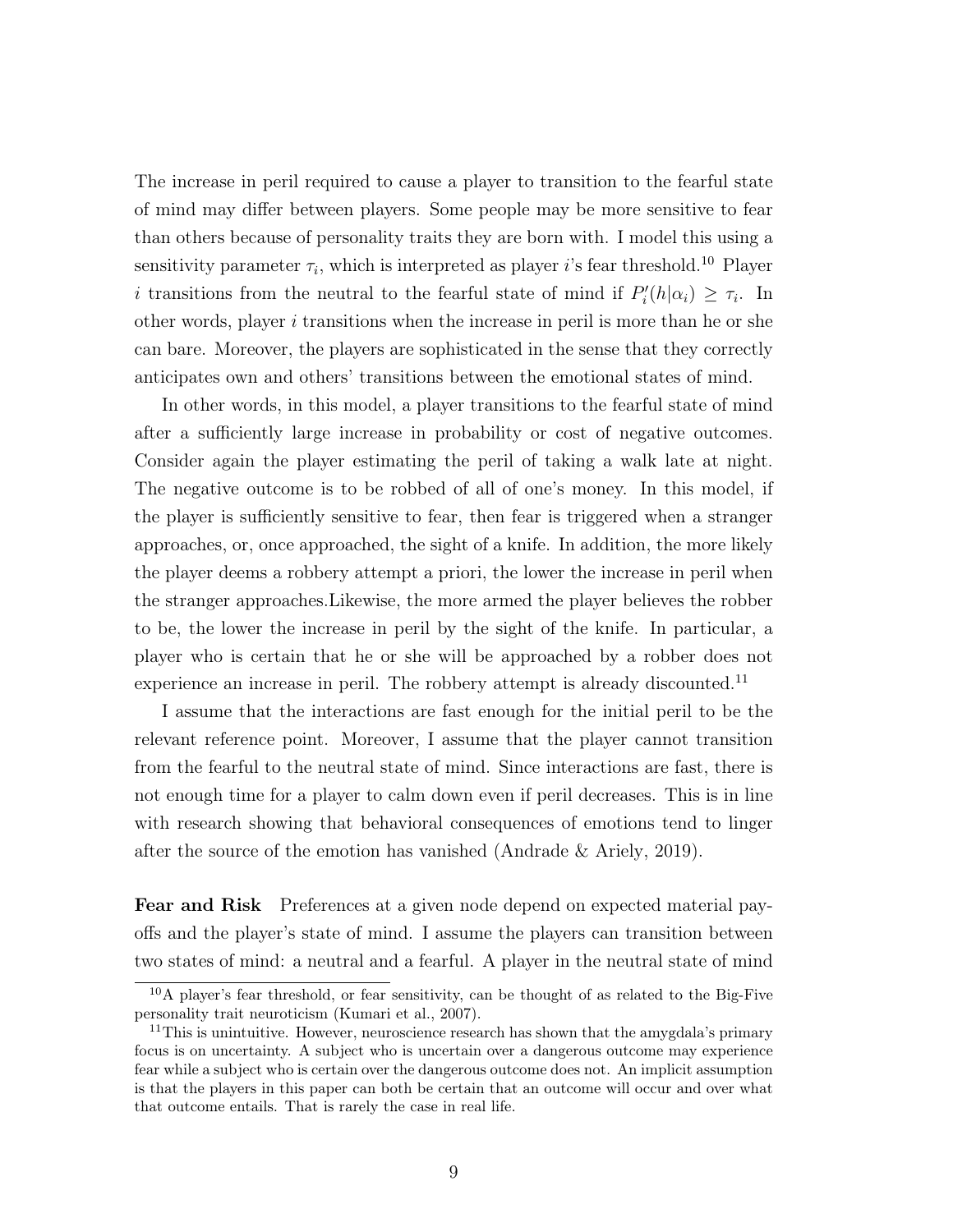maximizes own expected material payoff. A player in the fearful state of mind has an increased concern with risk. Psychology literature has long emphasized the relationship between fear and risk attitudes. Modern psychology literature uses the appraisal-tendency framework (Lerner & Keltner, 2000) to study emotions. This framework states that each emotion gives rise to a cognitive predisposition to appraise future events in line with one or more appraisal themes.<sup>12</sup> There are five central appraisal themes: certainty, pleasantness, attentional activity, anticipated action, and control. Fear is associated with a sense of uncertainty and a lack of a sense of control, both of which are factors that influence judgments of risk.<sup>13</sup>

The appraisal-tendency framework predicts that fear causes a person to be less willing to take risks. The effect of fear on risk attitude has been found to have two main mechanisms (see e.g. Cohn et al., 2015; Guiso et al., 2018; Lerner & Keltner, 2000, 2001; Lerner et al., 2003; Wang & Young, 2020). First, a fearful person tends to behave as if their risk aversion has increased. Second, the subjective probabilities the fearful individual assigns to negative outcomes increases. The focus of this paper is situations of risk rather than uncertainty and I model the effect of fear on behavior as increased risk aversion.

I assume that the players are either in the neutral or the fearful state of mind. In the neutral state of mind, the player is a 'standard' risk neutral player who maximizes own material payoff. In the fearful state of mind, the player experiences highly intense fear such that his or her coefficient of risk aversion goes to infinity, and the player views a gamble in terms of it's worst-case scenarios. A fearful player's utility function corresponds to the maximin utility function.<sup>14</sup>

Using this formalization of the causes and consequences of fear, a player's "decision utility" function can be defined. A player i moving at history h maximizes a belief-dependent decision utility function  $u_i: A_i(h) \times \Delta_{i,2} \to \mathbb{R}$  for  $i \in I$ ,

<sup>&</sup>lt;sup>12</sup>Those familiar with Frijda's (1986) action-tendency framework for emotions might notice that the appraisal-tendency framework can be viewed as an extension of this earlier framework.

<sup>&</sup>lt;sup>13</sup>Fear is often associated with unpleasantness, but sometimes also with pleasantness. I restrict the focus of this paper to the change in the utility function rather than the utility from experiencing fear.

<sup>14</sup>A fearful victim does not exclude entirely from consideration any action of an opponent, even if the equilibrium under consideration prescribes a zero probability to that action.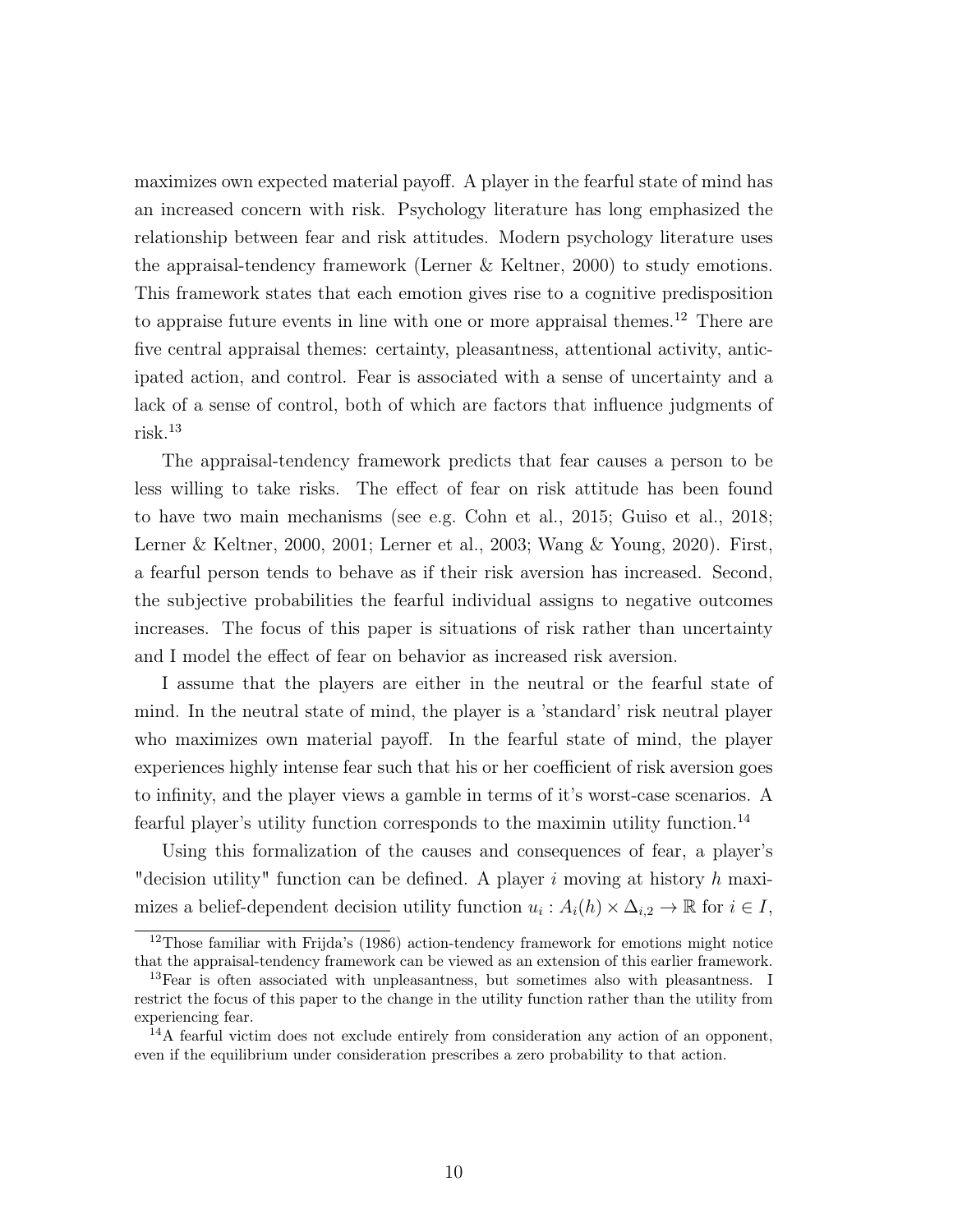$h \in H$ , defined by:

$$
u_i(h, a_i; \beta_i) = \begin{cases} \min_{a_{-i} \in A_{-i}(h)} E[\pi_i](h, a_i, a_{-i})] & \text{if } P'_i(h; \alpha_i) \ge \tau_i \\ \mathbb{E}[\pi_i](h, a_i); \beta_i] & \text{otherwise} \end{cases}
$$
(4)

where  $\alpha_i$  is derived from  $\beta_i$ ;  $P'_i(h; \alpha_i)$  is the increase in peril at history h given beliefs  $\alpha_i$ ; and  $\tau_i$  is *i*'s fear threshold.

While fear is solely determined by the player's first-order beliefs, a player intending to use others' fear thresholds to own advantage forms second-order beliefs over the co-players' first-order beliefs. In games of complete information, such as the applications in this paper, the players' fear thresholds are common knowledge. Note that while each decision utility function is belief-independent, the transition between the states of mind is belief-dependent.

Because the players begin in the neutral state of mind and fear is triggered by an increase in peril, the decision utility at the root coincides with expected material payoffs. Further, fear is possible at end nodes, but cannot influence subsequent choices as the game is over. One might allow the anticipation of fear to be felt at end nodes to influence earlier decisions. However, my assumptions rule this out.

**Solution Concept** Because the transition between the states of mind is beliefdependent, the games are psychological games in the sense of Battigalli & Dufwenberg (2009). The solution concept I use is the sequential equilibrium (SE) for psychological games (Battigalli & Dufwenberg, 2009; Battigalli et al., 2019). The SE for psychological games is an extension of Kreps and Wilson's (1982) classical notion of a sequential equilibrium. The games analyzed are one-shot interactions, and the equilibria are interpreted as the commonly understood ways to play the game by rational agents.

I consider a complete information framework where the rules of the game and the players' (psychological) preferences are common knowledge.<sup>15</sup> An SE is an assessment: a profile of behavior strategies  $\sigma_i$  – the player's plans – and conditional second-order beliefs  $\beta_i$  such that  $\sigma_i$  is the plan  $\alpha_{i,i}$  derived from the

<sup>15</sup>This is not a limitation to the model since it can be extended to games of incomplete information. For an analysis of a psychological game of incomplete information see Attanasi et al. (2016).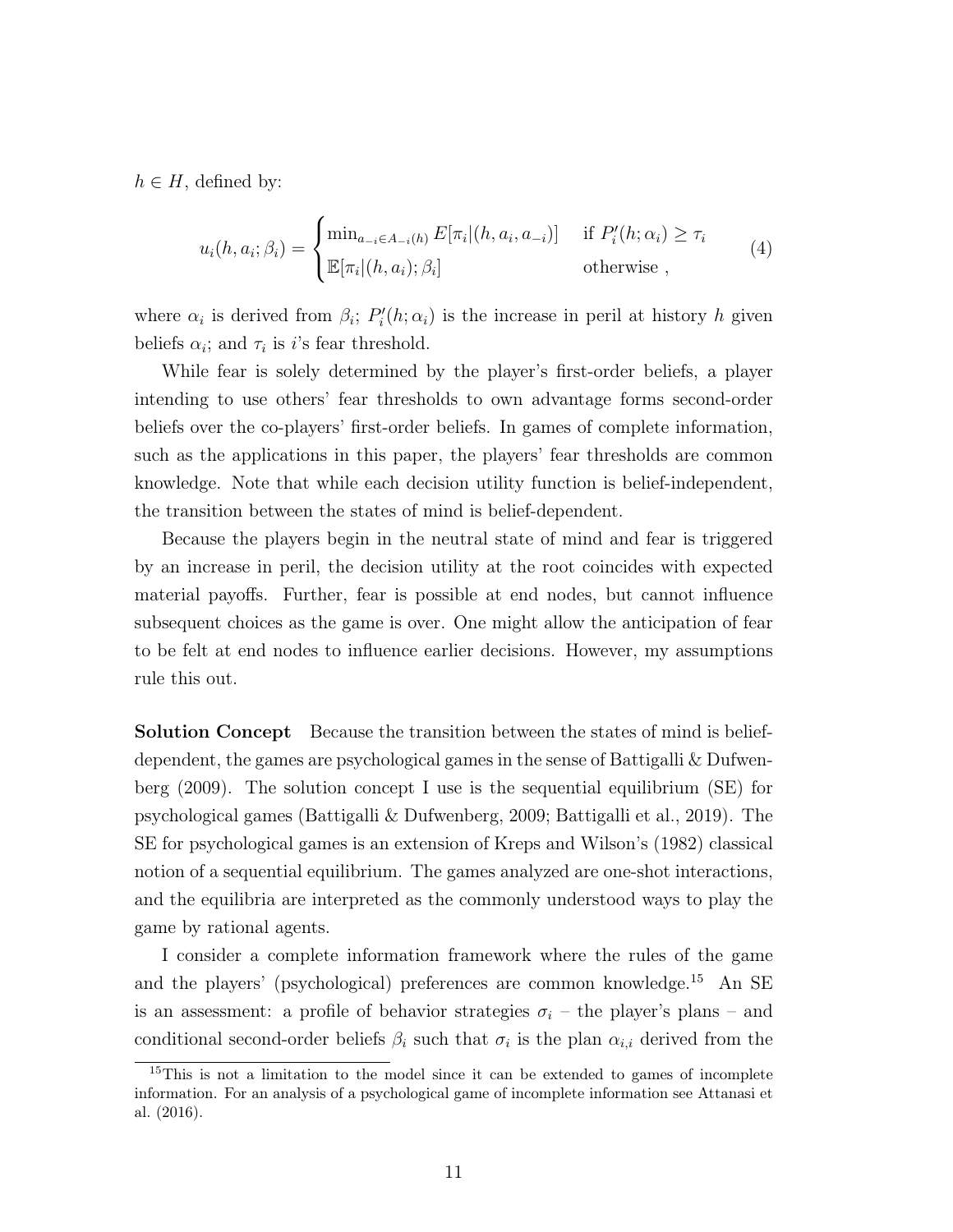second-order belief  $\beta_i$ . While the SE concept gives equilibrium conditions for infinite belief hierarchies, the applications of this paper only depend on first- and second-order beliefs and the SE is defined up to second-order beliefs.

**Definition 1** (Battigalli, Dufwenberg & Smith, 2019). Assessment  $(\sigma_i, \beta_i)_{i \in I}$  is consistent if for all  $i \in I$ ,  $h \in H$ ,  $a = (a_j)_{j \in I} \in A(h)$ 1.  $\alpha_i(a|h) = \prod_{j \in I} \sigma_j(a_j|h),$ 2.  $marg_{\Delta_{-i,1}}\beta_i(\cdot|h) = \delta \alpha_{-i};$ 

here  $\alpha_i$  is derived from  $\beta_i$  and  $\delta \alpha_{-i}$  is the Dirac measure assigning probability 1 to  $\{\alpha_{-i}\}\subseteq \Delta^1_{-i}$ .

The first condition requires players' beliefs about actions to satisfy independence across co-players, and after a deviation of player  $i$  player i expects  $j$  to behave in the continuation game as specified by j's plan  $\alpha_{j,j}$ . Thus, all players have the same first-order beliefs.

The second condition requires players' beliefs about co-players' plans to be correct and never change, on or off the path. Any two players thus share the same initial first-order beliefs about any other player and every player is able to infer the correct beliefs of his or her co-players.

**Definition 2** (Battigalli, Dufwenberg & Smith, 2019). Assessment  $(\sigma_i, \beta_i)$  is a sequential equilibrium if it is consistent and satisfies the following sequential rationality condition:

for all  $h \in H$  and  $i \in I(h)$ , sup  $\sigma_i(\cdot|h) \subseteq \arg \max$  $a_i \in A_i(h)$  $u_i(h, a_i | \beta_i).$ 

This definition coincides with the traditional definition of sequential rationality when players have standard preferences. An SE always exists when the utility functions are continuous (Battigalli et al., 2019). The utility function analyzed in this paper is discontinuous around  $\tau_i$ , the fear threshold. A consequence is that a SE does not always exist. The situation is illustrated in the first application. However, if  $\tau_i$  is sufficiently large, such that it is greater than the maximum increase in peril and the players cannot transition to the fearful state of mind, then there always is an SE that coincides with the SE in the game between players with standard preferences.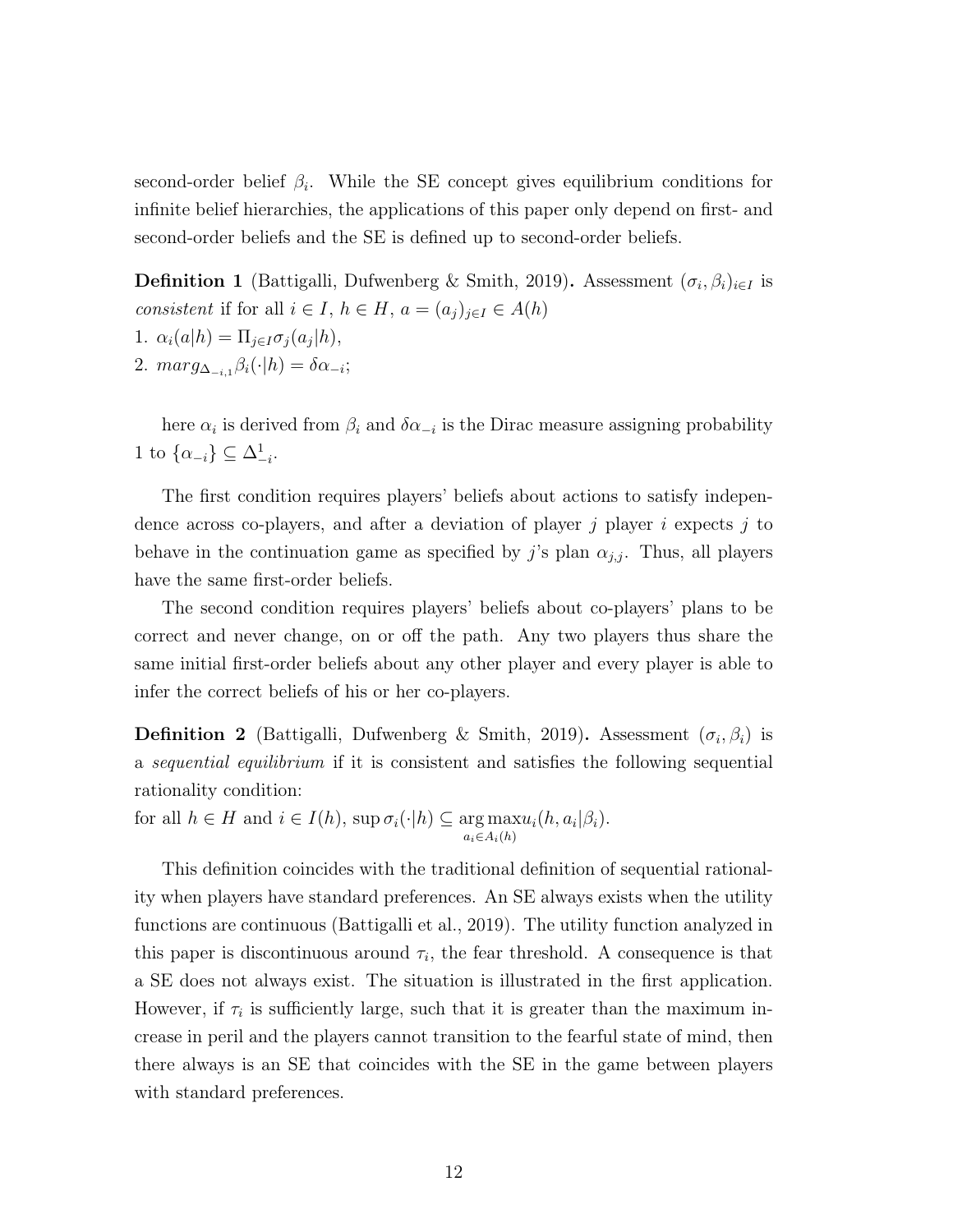# 3 Robbery

A walk in the park Consider the example of the person going for a walk in the park late at night, running the risk of being robbed. This interaction can be modeled as the game in Figure 1. There are two players, the robber (player 1) and the victim (player 2). The game has three stages. Player 1 is active in stage 0 and stage 2 (player 2's only action in these stages is "do nothing"). Only player 2 is active in stage 1 (player 1's only action is "do nothing"). The game has no chance moves and any risk is endogenous. Player 2's fear threshold is denoted by  $\tau_2$ .

Player 1 first decides whether to attempt a robbery  $(a)$  or not  $(n)$ . Player 2 decides, conditional on an attempt, whether to comply  $(c)$  or resist  $(r)$ . Player 1 decides, conditional on player 2 resisting, whether to flee the scene  $(f)$  or use violence  $(v)$  to force the robbery.

The payoffs are normalized such that all outcomes following a robbery attempt have a negative payoff for player 2. If player 1 does not attempt a robbery, both players receive a zero payoff. If player 1 attempts a robbery and player 2 complies, then player 1 receives a payoff of 50, and player 2 a payoff of  $-50$ . If player 2 resists and player 1 flees, each receives a payoff of −10. Both players are better off without an attempt; player 1 avoids an unpleasant experience, and player 2 is not chased by the police. If player 2 resists and player 1 uses violence, then player 1 receives a payoff of −200 and player 2 a payoff of −500; player 2 is injured and player 1 is chased more fiercely by the police.

Clearly, the game between players with standard preferences has a unique SE in  $((n, f), r)$ . However, if player 2 is fearful at his or her decision node, then he or she maximizes the minimum payoff by choosing  $c^{16}$  Player 1 has an incentive to ensure that player 2 transitions to the fearful state of mind if his or her decision node is reached. As we will see, player 1 can do so by randomizing between  $n$ and a.

Player 2's first-order beliefs  $\alpha_2$  can be split into beliefs over own plan,  $\alpha_{2,2}$ ,

<sup>&</sup>lt;sup>16</sup>Remember that a fearful victim does not exclude entirely from consideration any action of an opponent, even if the equilibrium under consideration prescribes a zero probability to that action.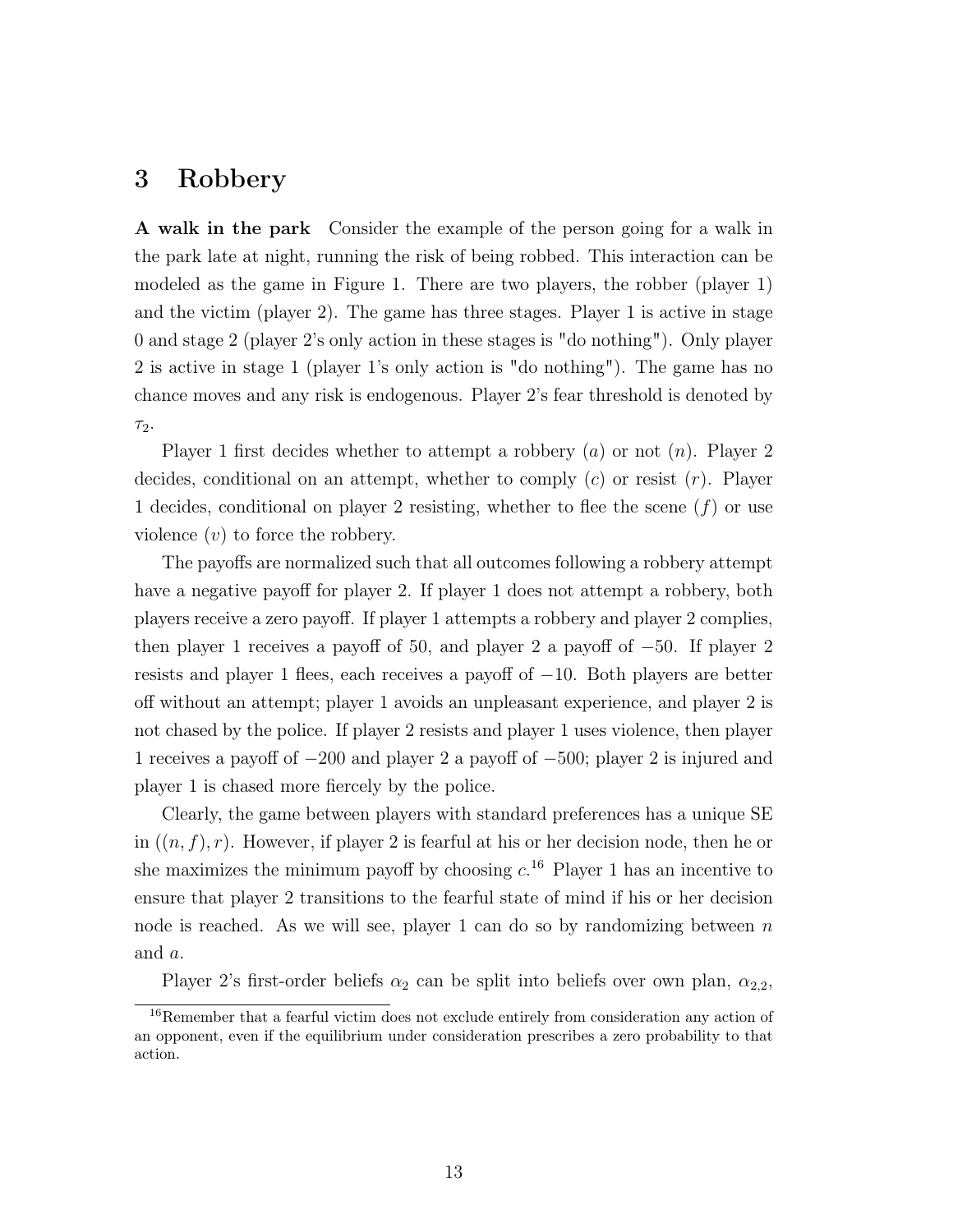

Figure 1: Robbery game.

and over player 1's plan,  $\alpha_{2,1}$ . Player 2's initial peril is

$$
P_2\left(h^0|\alpha_2\right) = \left[50\left(1 - \alpha_{2,2}^r\right) + \left(500\left(1 - \alpha_{2,1}^f\right) + 10\alpha_{2,1}^f\right)\alpha_{2,2}^r\right]\alpha_{2,1}^a,\tag{5}
$$

where  $\alpha_{2,1}^a$  is player 2's belief that player 1 plans a,  $\alpha_{2,2}^r$  is player 2's plan of choosing r; and  $\alpha_2^f$  $_{2,1}^f$  is player 2's belief that player 1 plans f, conditional on  $r$ .<sup>17</sup>

Player 2's initial peril is zero if player 2 believes that player 1 plans  $n$ . All negative outcomes follows a, and the expected cost of negative outcomes depend on player 2's beliefs over the three terminal histories  $(a, c)$ ,  $((a, f), r)$ , and  $((a, v), r)$ . Initial peril is strictly increasing in player 2's belief in a,  $\alpha_{2,1}^a$ . Moreover, peril depends on player 2's own plan of choosing  $c$  or  $r$  conditional on an  $a$ .

Player 2's updated peril if his or her decision node is reached is

$$
P_2(a|\alpha_2) = 50 \left(1 - \alpha_{2,2}^r\right) + \left(500 \left(1 - \alpha_{2,1}^f\right) + 10 \alpha_{2,1}^f\right) \alpha_{2,2}^r. \tag{6}
$$

Since all negative outcomes follows a and all outcomes following a are negative, player 2's updated peril coincides with his or her expected material payoff. Player

<sup>&</sup>lt;sup>17</sup>This is a slight abuse of notation, but the abbreviations used to denote the conditional probabilities of actions derived from players' plans are justified by the increased readability of the analysis.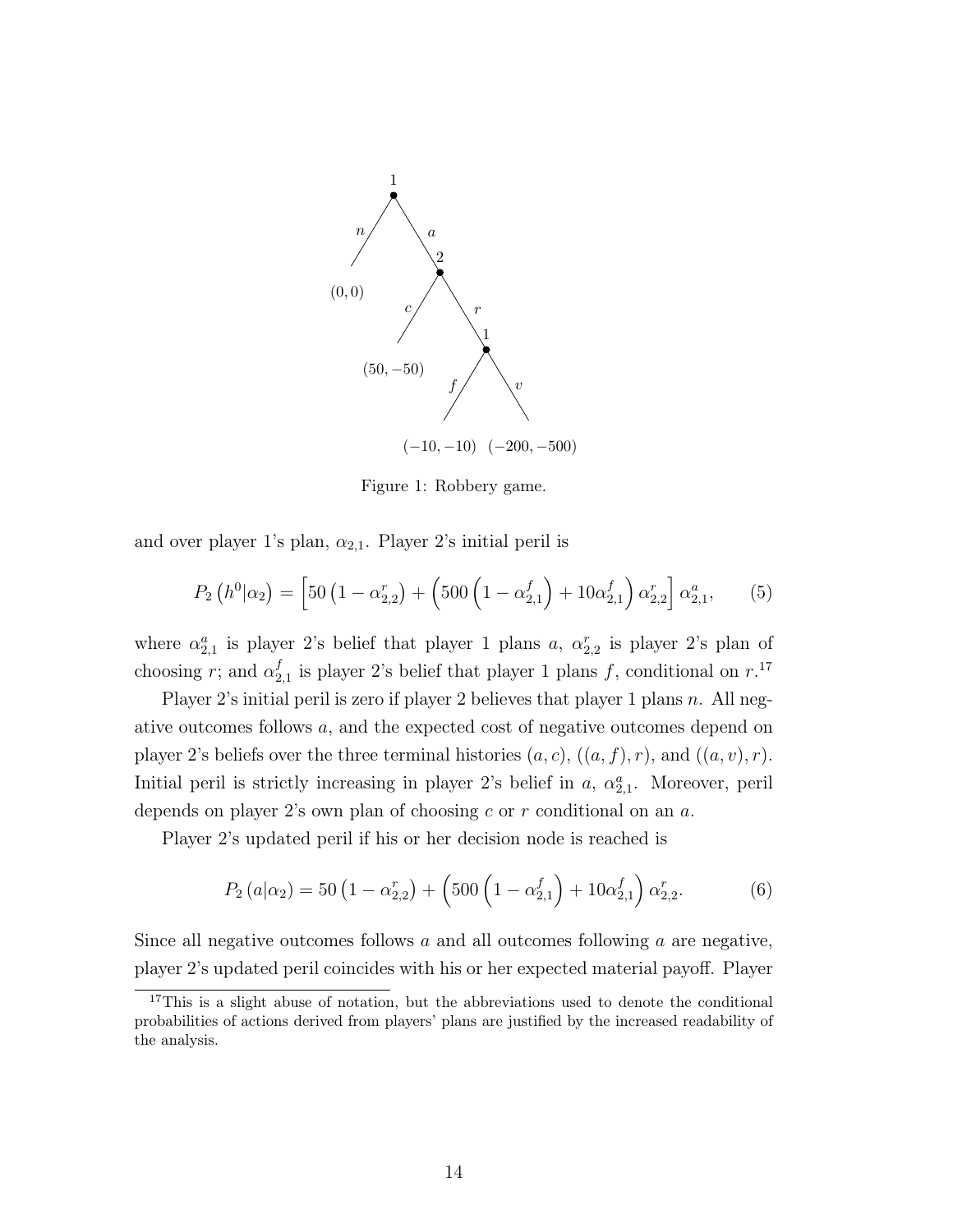2's increase in peril is

$$
P'_{2}(a|\alpha_{2}) = (1 - \alpha_{2,1}^{a}) \times \left[50(1 - \alpha_{2,2}^{r}) + (500(1 - \alpha_{2,1}^{f}) + 10\alpha_{2,1}^{f})\alpha_{2,2}^{r}\right].
$$
\n(7)

The first factor is player 2's belief that player 1 will not choose a. The less probable player 2 believes  $a$  is, the larger the increase in peril if  $a$  occurs. If player 2 is certain that a will occur,  $\alpha_{2,1}^a = 1$ , then there is no increase in peril. The occurrence of a has already been taken into account. If player 2 is almost sure that a will not occur,  $\alpha_{2,1}^a \approx 0$ , then peril increases by close to the expected cost of the negative outcomes that follows a.

At the root of the game, Player 2 forms beliefs over player 1's plan. Player 1 maximizes the increase in peril, conditional on player 2's decision node being reached, by minimizing the probability of choosing a. Player 1's optimal plan is to maximize the probability of  $a$ , conditional on it being sufficiently small to ensure that player 2 transitions to the fearful state of mind, and to choose  $n$ only there is no way to ensure that player 2 transitions to the fearful state of mind. If player 1's second decision node is reached, then he or she maximizes own expected material payoff by choosing  $f$ .

Player 2's optimal plan depends on whether he or she transitions to the fearful state of mind after a. If player 2 is in the fearful state of mind, then he or she prefers c, otherwise he or she prefers r. If  $\tau_2$  is sufficiently large, such that it is above player 2's maximum increase in peril after a, then player 2 cannot transition to the fearful state of mind regardless of own and player 1's plans. If  $\tau_2$  is sufficiently small, then player 1 can randomize between n and a such that player 2 transitions to the fearful state regardless of own plan. However, for intermediate values of  $\tau_2$ , whether or not player 2 transitions to the fearful state of mind depends on his or her own plan.

**Equilibria** When  $\tau_2 > 50$ , the game has a unique SE in  $((n, f), r)$ , just as in a standard game. To check this, note that when  $\tau_2 > 50$ , then player 2 remains in the neutral state of mind regardless of own and player 1's plan. If his or her decision node is reached, then player 2 maximizes own material payoff by choosing r. Player 1 knows this and maximizes own expected payoff by choosing  $(n, f)$ . Further,  $((n, f), r)$  remains an SE also when  $10 < \tau_2 \leq 50$ . For this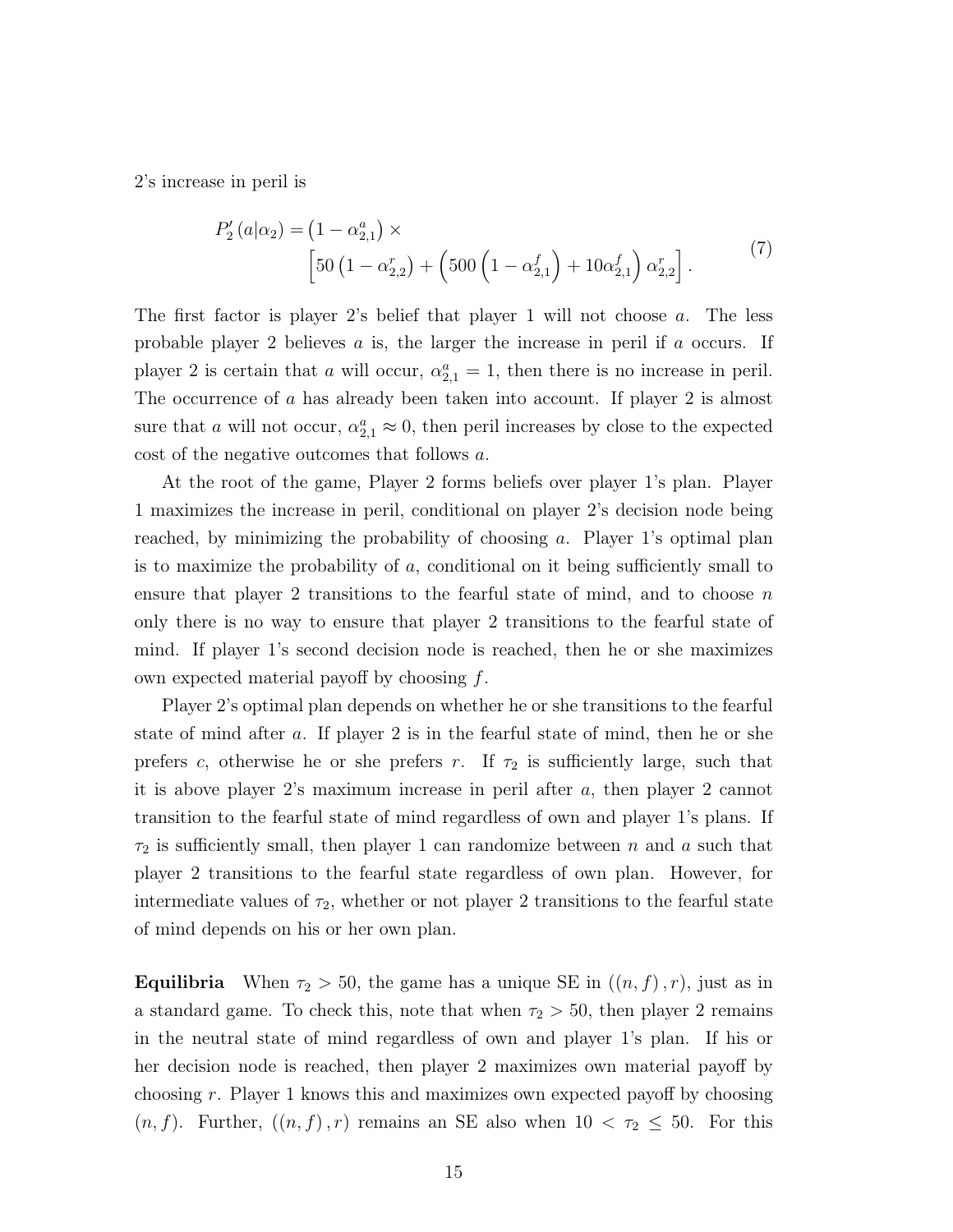intermediate range of  $\tau_2$ , player 2's state of mind depends on his or her own plan. If player 2 plans r, then he or she transitions to the fearful state if  $P'_2(a|\alpha_2) =$  $10(1 - \alpha_{2,1}^a) \ge 10$ , which only occurs if  $\alpha_{2,1}^a = 0$ . Hence, if player 2 plans r, then he or she remains in the neutral state after  $a$  and maximizes own material payoff by choosing r. Player 1 maximizes own expected payoff by choosing  $(n, f)$ . In addition, when  $10 < \tau_2 \le 50$ , then  $\left(\left(\left[\frac{\tau_2}{50}, 1 - \frac{\tau_2}{50}\right], f\right), c\right)$  qualifies as another SE. If player 2 plans  $c$ , then he or she transitions to the fearful state of mind after  $a$ , conditional on  $P'_2(a|\alpha_2) = 50(1-\alpha_{2,1}^a) \ge 10$ . Player 1 can randomize between n and a such that player 2 transitions to the fearful state. Player 1 maximizes own expected payoff by choosing  $\left( \left[1 - \frac{\tau_2}{50}, \frac{\tau_2}{50} \right], f \right)$ . Player 2 transitions to the fearful state after  $a$ , and maximizes own minimum payoff by choosing  $c$ . Finally, when  $\tau_2 \leq 10$ , then  $((n, f), r)$  cannot be an SE. To verify, assume it were. Player 2 plans r, and transitions to the fearful state if  $P'_2(a|\alpha_2) = 10(1-\alpha_{2,1}^a) \ge \tau_2$ . Player 1 can randomize between  $n$  and  $a$  such that player 1 transitions to the fearful state by choosing  $\alpha_{1,1}^a \leq 1 - \tau_2/10$ . Player 2 transitions to the fearful state after a, and chooses c to maximize own minimum payoff, contradicting that  $((n, f)r)$ is an SE. When  $\tau_2 \leq 10$ , then  $\left(\left(\frac{\tau_2}{50}, 1 - \frac{\tau_2}{50}\right], f\right), c\right)$  is the unique SE. If player 2 plans c, then he or she transitions to the fearful state if  $P'_2(a|\alpha_2) = 50(1-\alpha_{2,1}^a)$ . Player 1 randomizes such that player 2 transitions and maximizes own minimum payoff by choosing c.  $\Box$ 

In other words, whereas the game between players with standard preferences has a unique SE, the SE of the game between players who can transition to a fearful state of mind depends on player 2's fear threshold. If player 2 cannot transition to the fearful state of mind regardless of own plan, then the unique SE is identical to the SE in the game between players with standard preferences. For intermediate fear thresholds, the game has two SE. If player 2 believes that he or she will not transition to the fearful state after  $a$  and plans  $r$ , then he or she will not transition and prefers r. If player 2 believes that he or she will transition to the fearful state and plans c, then he or she will transition and prefers c, conditional on player 1's randomization. Due to the own-plan dependency of peril, player 2's beliefs are self-fulfilling.<sup>18</sup> Finally, if player 2 is sufficiently sensitive to fear,

<sup>18</sup>While games of complete and perfect information with no relevant ties always have a unique SE in standard games; this multiplicity of SE is not uncommon in psychological games and is due to own-plan dependency of the utility function.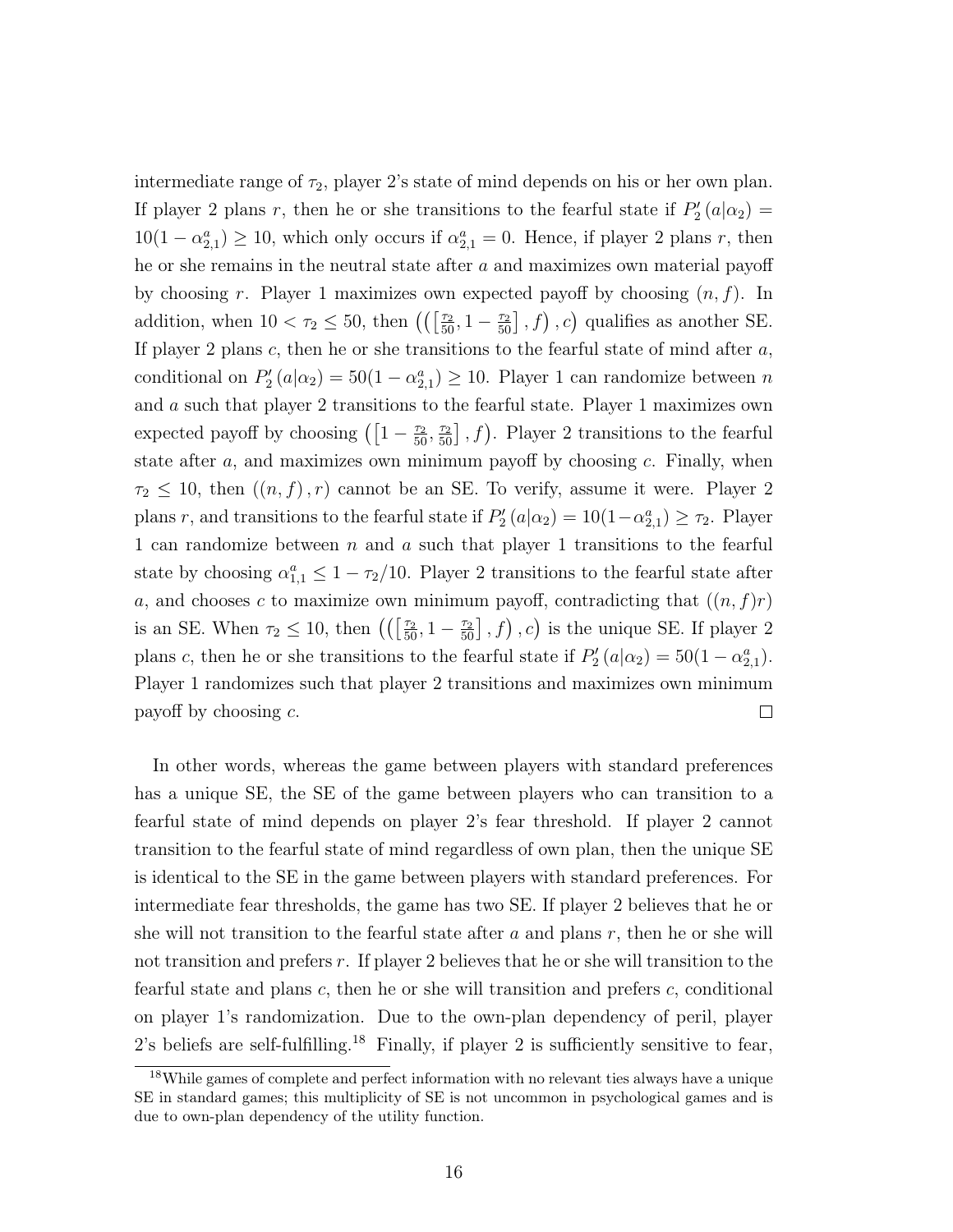then he or she may transition to the fearful state of mind, regardless of own plan. Player 1 randomizes such that player 2 transitions and the game has a unique SE in which player 1 chooses  $a$  with positive probability and player 2 chooses  $c$ .

**Proposition 1.** If  $\tau_2$  is sufficiently small such that he or she may transition to the fearful state of mind after an attempt, then an SE exists in which  $\alpha_{1,1}^a > 0$ and  $\alpha_{2,2}^r = 0$ . If  $\tau_2$  is sufficiently small such that he or she can transition to the fearful state of mind after an attempt regardless of own plan, then this SE is unique.

Victims have time-inconsistent preferences. The victim is in the neutral state of mind when the game begins. The players are sophisticated in the sense that they correctly anticipates own (and others') future state of mind. Since the robber flees the scene if the victim resists, a victim in the neutral state of mind would prefer to commit to resisting a robbery attempt, fearful or not. If the victim were able to communicate such a commitment to the robber, the robber would prefer not to make an attempt. However, such a commitment is not possible in the scenario studied in this paper, and, once fearful, the victim complies with the robbery attempt.

Moreover, fear insensitive victims thus resists robbery attempts whereas victims more sensitive to fear complies. A fearful victim's compliance incentivizes robbers to seek out fear sensitive victims. The assumption that  $\tau_i$  is common knowledge is crucial for this analysis. The caveat is that in reality, a robber finds it difficult to distinguish between fear sensitive and insensitive victim.

This interaction can be extended to a situation where player 1 is uncertain over player 2's fear threshold. Assume there is a population of potential player 2's and that their fear thresholds are uniformly distributed,  $\tau_2 \sim U(0, 60)$ . In other words, 1/6 are highly fear sensitive such that player 1 can always randomize such that they transition to the fearful state of mind should their decision node be reached. Another 1/6 are highly fear insensitive such that they cannot transition to the fearful state of mind. The remaining 4/6 may transition depending on their own plan. Assume, for simplicity, that half of them plans  $c$  and the other half r. Player 1 randomly selects a player 2 to approach (or not). Assume player 1, while not knowing the specific  $\tau_2$  of this player 2, knows the distribution of  $\tau_2$ in the population.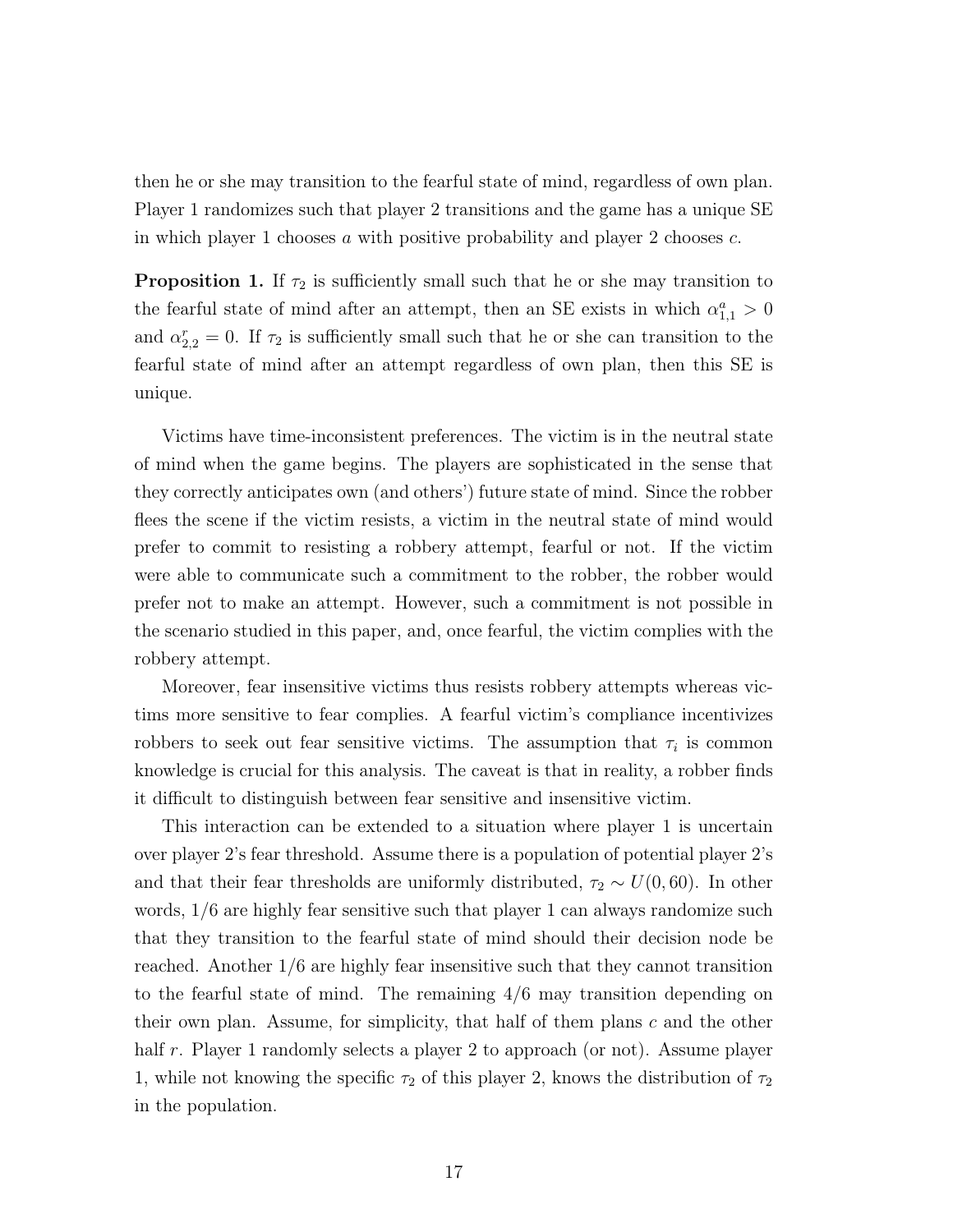Player 1 increases the probability of player 2 transitioning to the fearful state of mind by decreasing the probability of choosing  $a$ . On the other hand, by increasing the probability of choosing a, more robbery attempts occur, and, as a consequence, more attempts are both resisted and complied with.

Player 1 chooses the probability of a that maximizes his or her expected material payoff

$$
\max_{\alpha_{1,1}^a \in [0,1]} \left[ 50\left(\frac{6 - 5\alpha_{1,1}^a}{12}\right) - 10\left(1 - \frac{6 - 5\alpha_{1,1}^a}{12}\right) \right] \alpha_{1,1}^a. \tag{8}
$$

The first term is the share of the population of player 2's that will transition to the fearful state of mind and choose c, given their (correct) beliefs  $\alpha_{2,1}^a$  of player 1 choosing a. In other words, it is the share of the population with a fear threshold smaller than  $50(1 - \alpha_{2,1}^a)$ , minus half of the population with  $\tau_2 \in (10, 50]$  whose self-fulfilling beliefs lead them to choosing  $r$  over  $c$ . The second term is the share of the population of player 2's who remain in the neutral state of mind and chooses r. Conditional on r, player 1 chooses f, and receives a payoff of  $-10$ .

Player 1 maximizes his or her expected payoff by choosing  $\alpha_{1,1}^a = \frac{2}{5}$  $\frac{2}{5}$ . Player 2's with  $\tau_2 \leq 10$  has a unique optimal plan in choosing c. Player 2's with  $\tau_2 \in$ (10, 30] have self-fulfilling beliefs and transition to the fearful state of mind if they believe that they will transition and therefore plan to choose  $c$ . Consequently, the probability that player 1's attempt is successful is 1/3.

Staying at home The game discussed above illustrates the intuition of the model, but it does not capture the full story of the person going for a walk late at night. More realistically, player 2 makes an initial decision of whether to go for a walk  $(g)$  or stay at home  $(s)$ . The corresponding game is illustrated in Figure 2. Note that player 2 now makes the first decision. The game has four stages. Player 2 is active in stage 0 and 2, and player 1 in stage 1 and 3. Player 2 receives a material payoff of 5 from choosing g, conditional on n. If player 2 chooses s, then both players receive a zero payoff zero. Remaining payoffs are as in the previous example.

The game between players with standard preferences has a unique SE in  $((g, r), (n, f))$ . As before, the SE of the game between players who can transition to the fearful state of mind depends on  $\tau_2$ .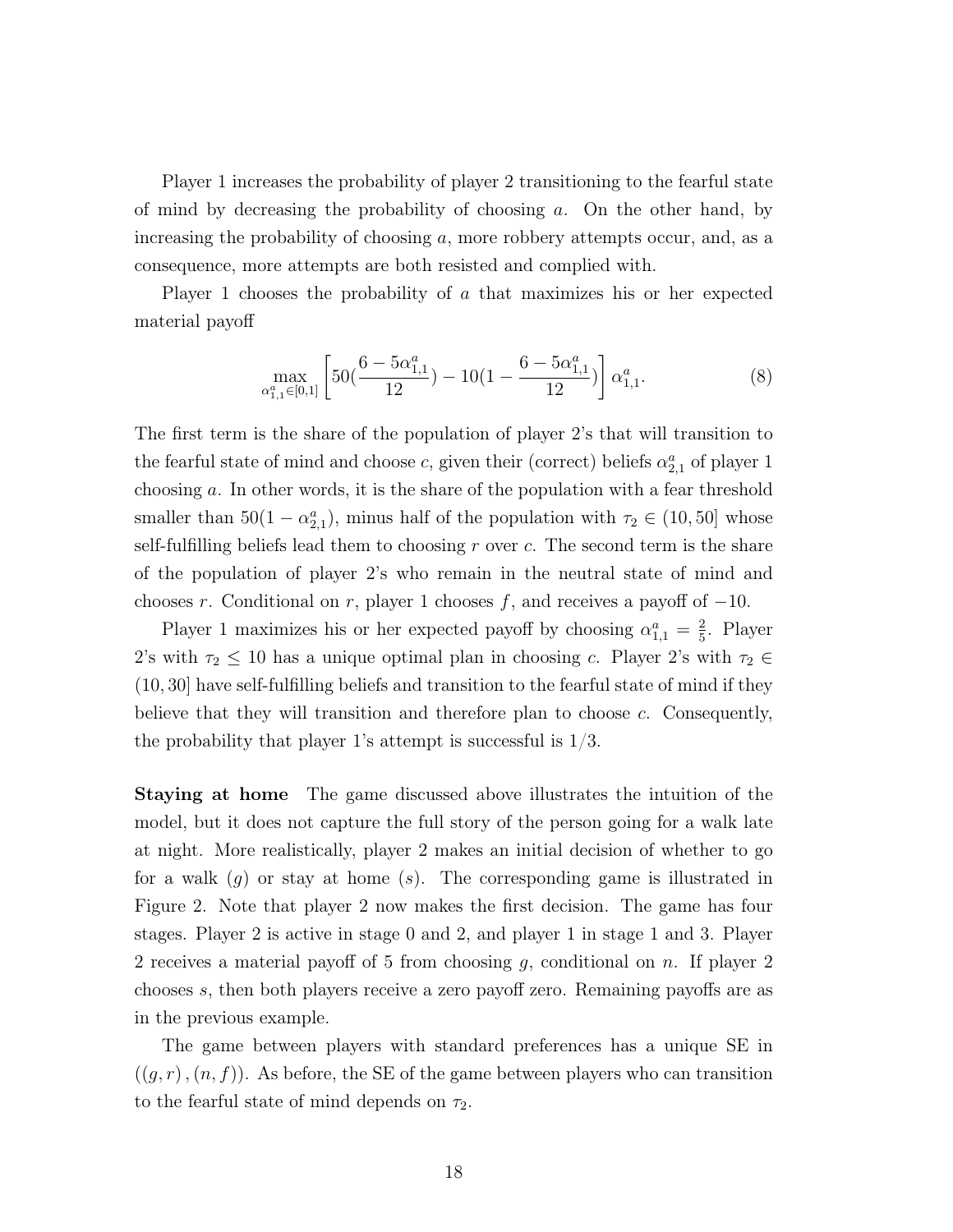

Figure 2: Extended robbery game.

Player 2's initial peril is

$$
P_2\left(h^0|\alpha_2\right) = \left[50\left(1 - \alpha_{2,2}^r\right) + \left(500\left(1 - \alpha_{2,1}^f\right) + 10\alpha_{2,1}^f\right)\alpha_{2,2}^r\right]\alpha_{2,2}^g\alpha_{2,1}^a, \qquad (9)
$$

where  $\alpha_{2,2}^g$  denotes player 2's plan of g. As before, player 2's peril is own-plan dependent. In this game  $P_2$  depends both on player 2's plan of c or r, and of s or g. Initial peril is zero if player 2 plans s or if player 2 believes that player 1 plans to choose n. If player 2 plans s with some positive probability, then the initial peril is smaller than in the previous example, all other things being equal. As before, all negative outcomes follows  $a$ , and all outcomes following  $a$  are negative, but now a is conditional on g. Conditional on  $(g, a)$ ,  $P_2$  corresponds to player 2's expected material payoff.

Player 2's updated peril if his or her second decision node is reached is

$$
P_2((g,a)|\alpha_2) = 50 \left(1 - \alpha_{2,2}^r\right) + \left(500 \left(1 - \alpha_{2,1}^f\right) + 10\alpha_{2,1}^f\right) \alpha_{2,2}^r. \tag{10}
$$

Player 2's updated peril is thus the same as in the previous example once that subgame is reached. The updated peril at  $(q, a)$  corresponds to player 2's expected material payoff at  $(g, a)$ .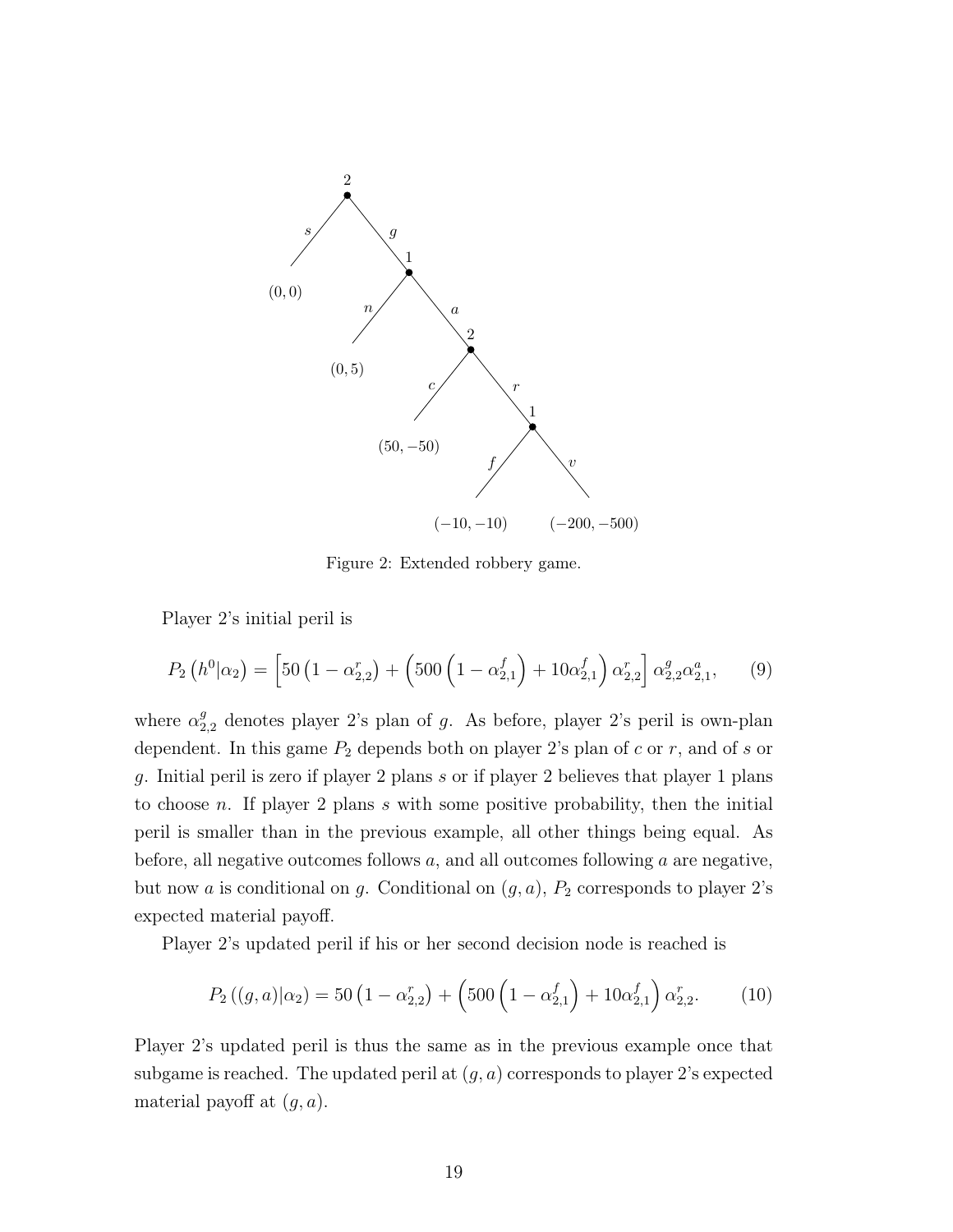The increase in peril is

$$
P'_{2}((g,a)|\alpha_{2}) = (1 - \alpha_{2,2}^{g} \alpha_{2,1}^{a}) \times \left[50(1 - \alpha_{2,2}^{r}) + (500(1 - \alpha_{2,1}^{f}) + 10\alpha_{2,1}^{f})\alpha_{2,2}^{r}\right].
$$
\n(11)

If player 2 plans s with some positive probability, then the increase in peril is higher than in the previous example, should his or her decision node be reached. Player 1's optimal plan is still to maximize the probability of an attempt, conditional on it being sufficiently small such that player 2 transitions to the fearful state of mind after  $(g, a)$ . Note that if player 2 plans s with some positive probability, then player 1 may, depending on player 2's fear threshold, plan a with certainty. Player 2's increase in peril at his or her second decision node comes from his or her own plan of choosing s. As before, player 1 plans f if player 2 chooses r.

**Equilibria** As before, when  $\tau_2 > 50$ , the game has a unique SE in  $((n, f), (g, r)),$ just as the standard game. Player 2 cannot transition to the fearful state of mind regardless of own and player 1's plan. As before,  $((n, f), (g, r))$  remains an SE also when  $10 < \tau_2 \leq 50$ . For this intermediate range of  $\tau_2$ , player 2's state of mind after  $(g, a)$  depends on his or her own plan. If player 2 plans  $(g, r)$ , then he or she transitions to the fearful state if  $P'_2(a|\alpha_2) = 10(1-\alpha_{2,1}^a) \ge 10$ , which only occurs if  $\alpha_{2,1}^a = 0$ . Hence, if player 2 plans r, then he or she remains in the neutral state after  $(g, a)$ , and maximizes own material payoff by choosing r. Player 1 maximizes own expected payoff by choosing  $(n, f)$ . When  $10 < \tau_2 \le 50$ , then  $((a, f), (s, c))$  qualifies as another SE. If player 2 plans  $(s, c)$ , then he or she transitions to the fearful state of mind after  $(g, a)$  if  $P'_2((s, a)|\alpha_2) = 50 \geq \tau_2$ . Thus, player 1 can guarantee a transition by planning a, and player 2 maximizes own minimum payoff by choosing c. Moreover, when  $500/11 \leq \tau_2 \leq 50$ , then there is an additional SE in  $((g, c), ((\frac{\tau_2}{50}, 1 - \frac{\tau_2}{50}), f))$ . Player 2 plans  $(g, c)$  and transitions to the fearful state after  $(g, a)$  if  $P'_2((g, a)|\alpha_2) = 50(1 - \alpha_{2,1}^a) \ge 10$ . Player 1 can randomizes such that player 2 transitions by choosing  $\alpha_{1,1}^a = 1 - \tau_2/50$ . Player 2 maximizes own minimum payoff after  $(q, a)$  by choosing c. In addition, player 2 is in the neutral state of mind at his or her first decision node and maximizes own expected material payoff by choosing g since  $\alpha_{2,1}^a = 1 - \tau_2/50$  is sufficiently small. Finally, when  $\tau_2 \leq 10$ , then  $((n, f), (g, r))$  cannot be an SE.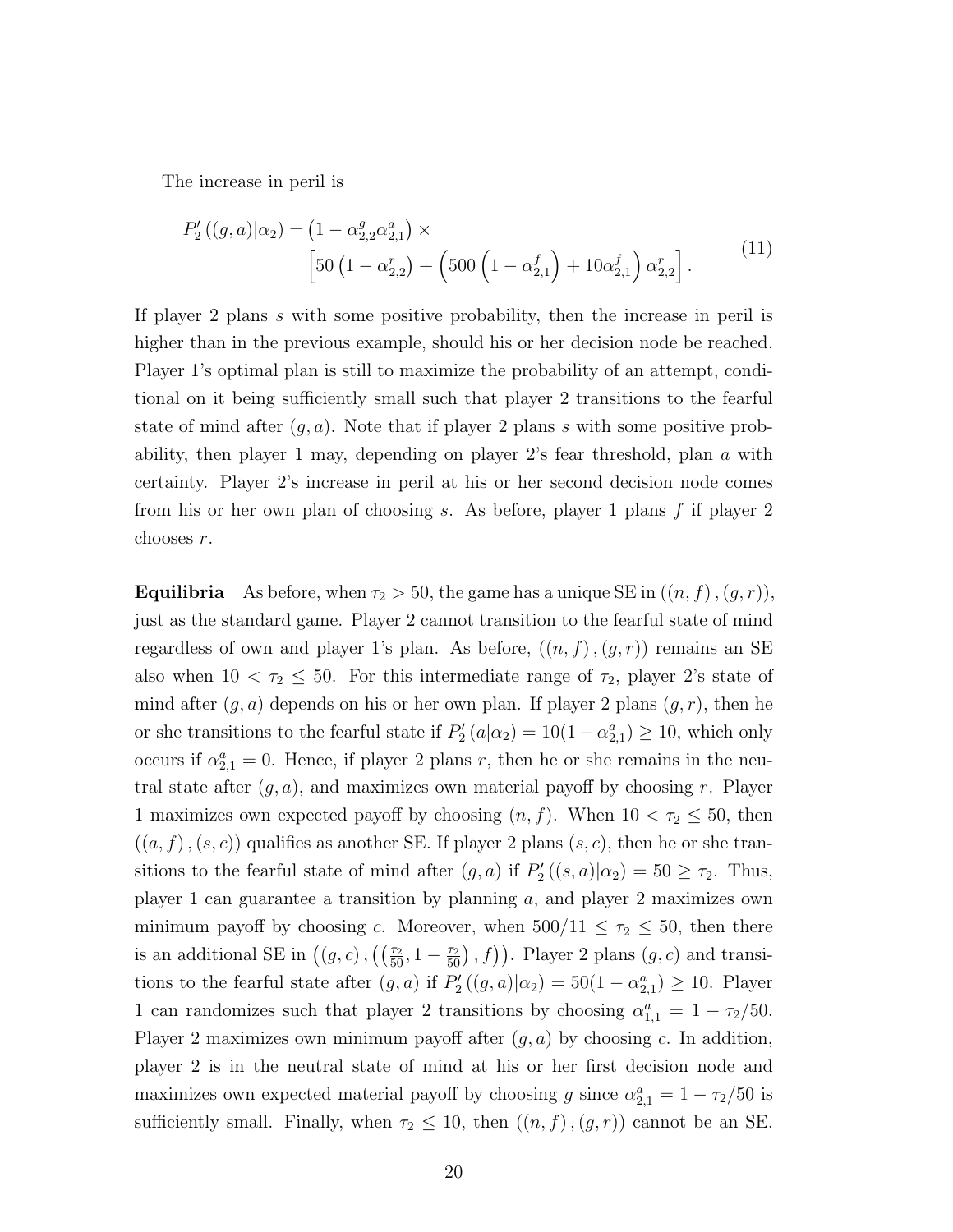To verify, assume it were. Player 2 plans  $(g, r)$ , and transitions to the fearful state if  $P'_{2}((g, a)|\alpha_{2}) = 10(1 - \alpha_{2,1}^{a}) \geq \tau_{2}$ . Player 1 can randomize between n and a such that player 2 transitions to the fearful state by choosing  $\alpha_{1,1}^a \leq 1 - \tau_2/10$ . Player 2 transitions to the fearful state after  $(g, a)$ , and chooses c to maximize own minimum payoff, contradicting that  $((n, f), (g, r))$  is an SE. When  $\tau_2 \leq 10$ then  $((a, f), (s, c))$  is the unique SE. If player 2 plans  $(s, c)$ , then he or she transitions to the fearful state if  $P'_{2}((s, a)|\alpha_{2}) = 50 \geq \tau_{2}$ . Thus, player 1 can guarantee a transition by planning a, and player 2 maximizes own minimum payoff by  $\Box$ choosing c.

In other words, if  $\tau_2$  is sufficiently large such that he or she cannot transition to the fearful state of mind regardless of own and player 1's plan, then the unique SE is identical to the SE in the game between players with standard preferences. For an intermediate range of  $\tau_2$ , there is a multiplicity of SE. As before, because player 2's peril is own-plan dependent, his or her beliefs are self-fulfilling, and both  $((n, f), (g, r))$  and  $((a, f), (s, c))$  are SE. In addition, for a segment of the intermediate range there is a third SE in which player 2 plans  $g, c$ . Since the probability of a is sufficiently small, player 2 maximizes own material payoff by choosing g over s, aware of the probability of a and knowing that he or she will choose c conditional on a. Finally, if  $\tau_2$  is sufficiently small, such that player 2 may transition to the fearful state of mind regardless of own plan, then the unique SE is the one in which player 2 chooses s and forgoes the payoff from  $q$ .

**Proposition 2.** If  $\tau_2$  is sufficiently small such that player 2 can transition to the fearful state of mind after  $(g, a)$ , then there is an SE in which  $\alpha_{1,1}^a > 0$  and  $\alpha_{2,2} = (s, c)$ . Moreover, if  $\tau_2$  is sufficiently small such that player 2 can transition to the fearful state after  $(g, a)$  regardless of own plan, then the SE is unique.

Fear insensitive victims goes for a walk and receives the utility thereof, whereas fear sensitive victims stay inside. However, if the probability of a robbery attempt is sufficiently small, some fear sensitive victims may go for a walk while planning to comply if an attempt occurs. As before, this hinges on the fear thresholds being common knowledge. In games of incomplete information, the robber may find it difficult to distinguish between victims with different fear threshold.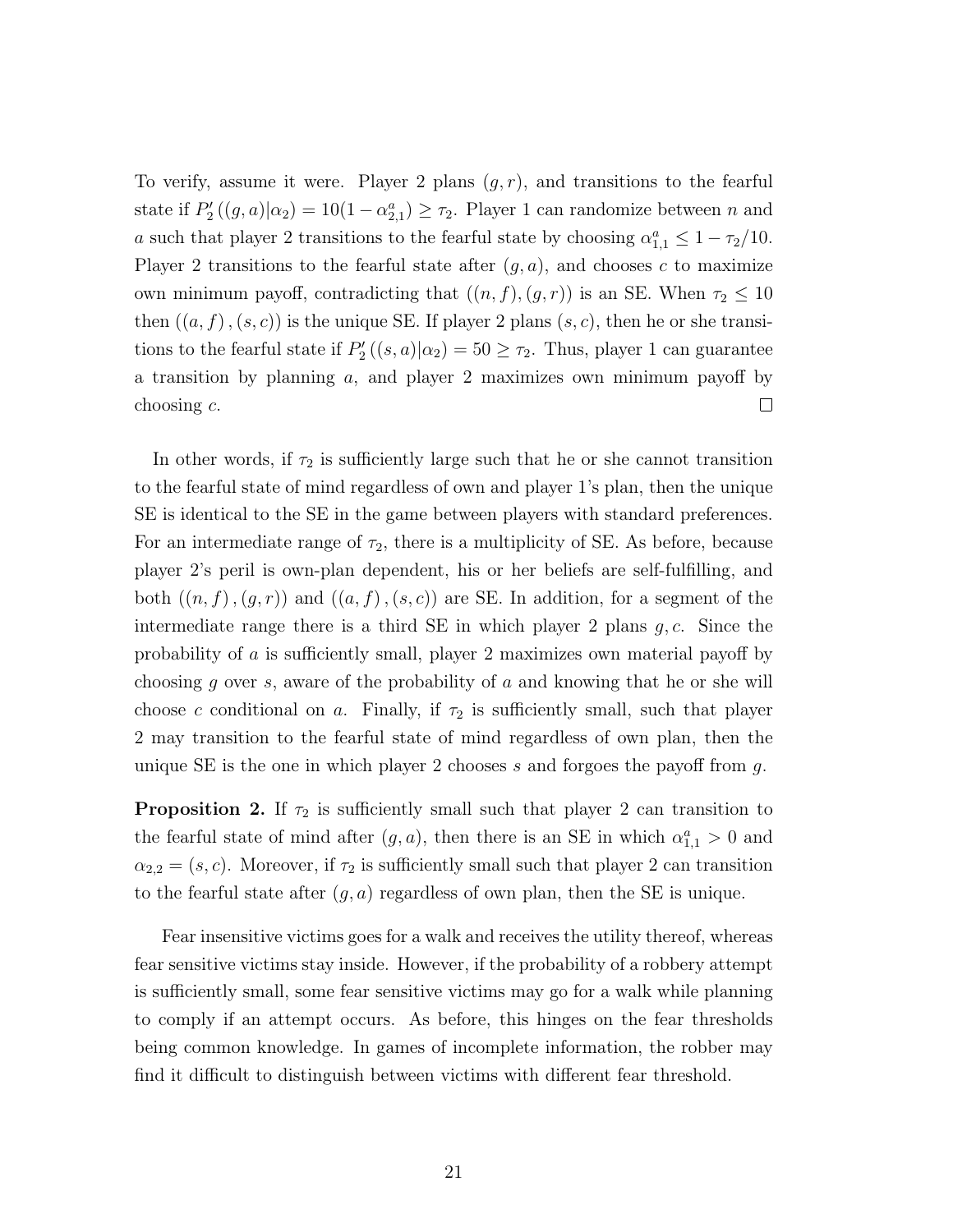Observations The analysis of the robbery game relies crucially on all player 2's payoffs following a robbery attempt being negative. More specifically,  $c$  is player 2's maximin action after  $(g, a)$  and c leads to a negative outcome. The maximin action leading to a negative outcome is necessary for fear to occur on the equilibrium path.

Consider the game in Figure 1. If player 2 believes that he or she will transition to the fearful state of mind and thus plans c, then he or she will indeed transition (if sufficiently fear sensitive) and thus  $c$  is an optimal plan. Player 2 becomes fearful on the equilibrium path.

The analysis changes if the maximin action leads to a non-negative outcome. A player who believes that they will become fearful and therefore optimally plans the maximin action will not experience an increased peril if the maximin action only leads to non-negative outcomes. Peril is zero and the player prefers to deviate to the action that maximizes the expected material payoff. Consider the game in Figure 3, in which the payoffs are normalized such that player 2's only negative payoff is when player 1 chooses v conditional on r. Further, there is an exogenous probability  $\varepsilon > 0$  that player 1 trembles, and, by accident, chooses  $v^{19}$ .



Figure 3: Robbery game with a single negative outcome.

In this game, a sufficiently fear sensitive player 2 cannot have an optimal plan. To see this, note that if player 2 plans c, then he or she does not transition to the

<sup>&</sup>lt;sup>19</sup>Note that there is no increase in  $P_2$  after a in this game unless there is some positive probability  $\varepsilon$ , that player 1 trembles and chooses v. Otherwise, both initial and updated peril is zero, as player 2, in equilibrium, never believes that player 1 plans  $v$ .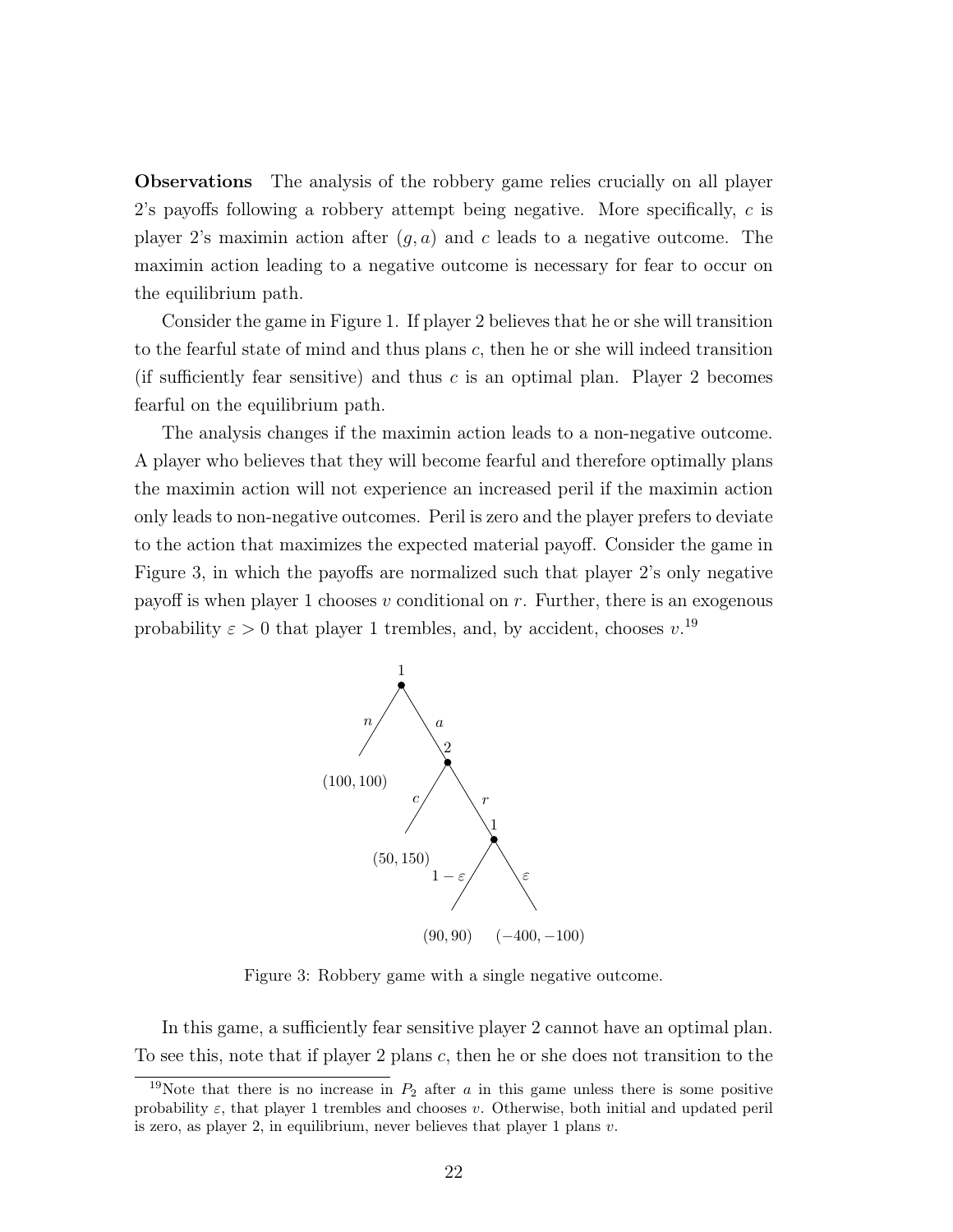fearful state of mind after  $a$ , and maximizes own expected payoff by choosing  $r$ . If player 2 plans  $r$ , then player 1 can randomize such that player 2 transitions to the fearful state of mind after a, and player 2 then maximizes own minimum payoff by choosing c. In games where the maximin action does not lead to a negative outcome, the own-plan dependency of a player's peril can lead to self-negating beliefs. Further, for all values of  $\tau_2$ , if player 2's decision node is reached, then he or she has strict preferences over the two actions and cannot have an optimal nondegenerate plan. Consequently, a sufficiently fear sensitive player 2,  $\tau_2 \leq 400\varepsilon$ , cannot have an optimal plan and no SE exists.

There are at least two possible solutions to the problem posed by this example. The first is to construct an equilibrium that is consistent with rationality constraints by smoothing the utility function around  $\tau$ . The utility function u can thus be approximated by a continuous function  $u'$  which has a value equivalent to u's value accept in the boundary around  $\tau$  where u is discontinuous. The second approach is to study  $\varepsilon$  equilibria (see e.g. Fudenberg & Levine, 1986; Jackson et al., 2012; Monderer & Samet, 1989; Radner, 1980). However, it is worth to keep in mind that emotions may pose a real and substantial obstacle for the existence of equilibrium.

There is one additional source of non-existing equilibrium in this model. Consider the case of a player 1 with an incentive to choose the probability of  $a$  as small as possible without causing player 2 to transition to the fearful state of mind. Since  $P'_2$  is decreasing in the probability of a and player 2 transitions to the fearful state of mind if  $P'_2 \leq \tau_2$ , a player 1 with these incentives does not have an optimal plan and no equilibrium exists.

#### 4 Bank runs

Fear can be of importance also when players' incentives are aligned. The game studied in this application is a multi-stage game between three personal players and chance. Note that the personal players are the bank clients. The bank is considered passive throughout the game. The game is a simplification of Diamond and Dybvig's (1983) seminal bank run game and is inspired by the experimental work of Garratt & Keister (2009).

The game proceeds in three stages. In stage 0 the players have 1 monetary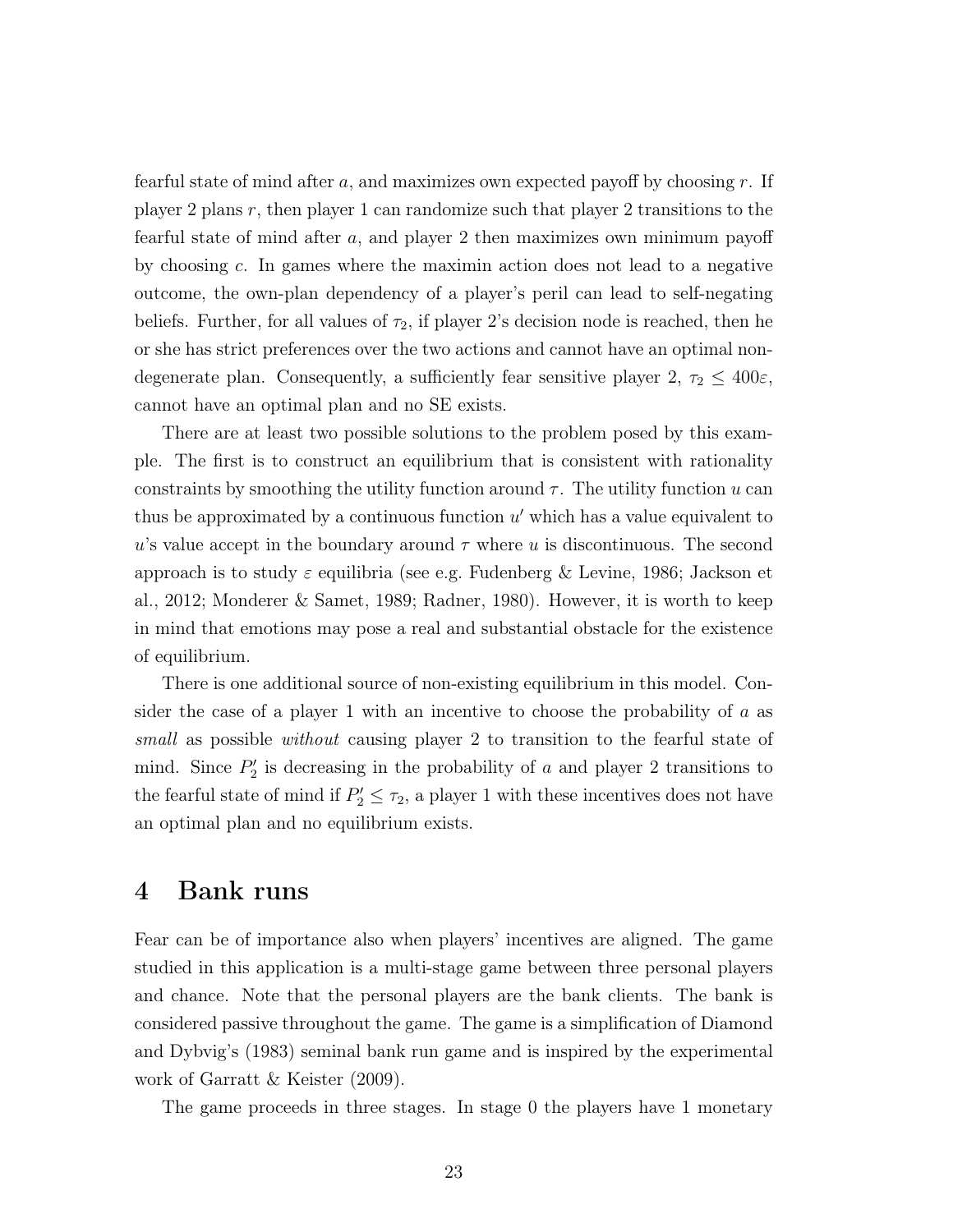unit and simultaneously decide whether to deposit it in the bank  $(d)$  or keep it in the mattress  $(k)$ . Chance is passive in stage 0. In stage 1 and 2 of the game, all players with a deposit in the bank decide whether to withdraw their deposit  $(w)$  or let it remain in the bank  $(r)$ . The player's decision tree is illustrated in Figure (4).



Figure 4: The personal players' decisions in the bank run game.

If a player decides to withdraw the deposit, the deposit is withdrawn with probability 1. In addition, the players face an exogenous risk of 'needing money tomorrow': in each stage each player faces the probability  $\varepsilon \in (0,1)$  of being selected by chance and forced to withdraw. I assume that the exogenous risk of withdrawal is independent both between stages and between players.

Let  $D$  denote the number of players who deposited their money in the bank in stage 0. After stage 0, the bank's assets equals the units deposited by the players. If  $D \geq 1$ , then the bank invests in a technology for an immediate cost of 1. This technology can provide a return after stage 2. The bank needs to liquidate the assets if the number of withdrawals in stage 1 and 2 is weakly greater than  $D-1$ . Let  $W_k, k \in \{1,2\}$  denote the number of withdrawals in stage 1 and 2 of the game. The bank liquidates the assets in stage 1 if  $W_1 > D - 1$ , and in stage 2 if  $W_1 + W_2 > D - 1$ . If the bank does not liquidate the assets in either stage, the technology 'bears fruit' and provides a monetary return.

The payoffs are normalized such that only losing the full deposit is considered a negative outcome. The normalized payoffs are illustrated in Table 1, conditional on all players depositing their money in stage 0. If no player withdraws their deposit, then they each receive a normalized payoff of 7. If only one player withdraws, then he or she receive a normalized payoff of 1 and the two players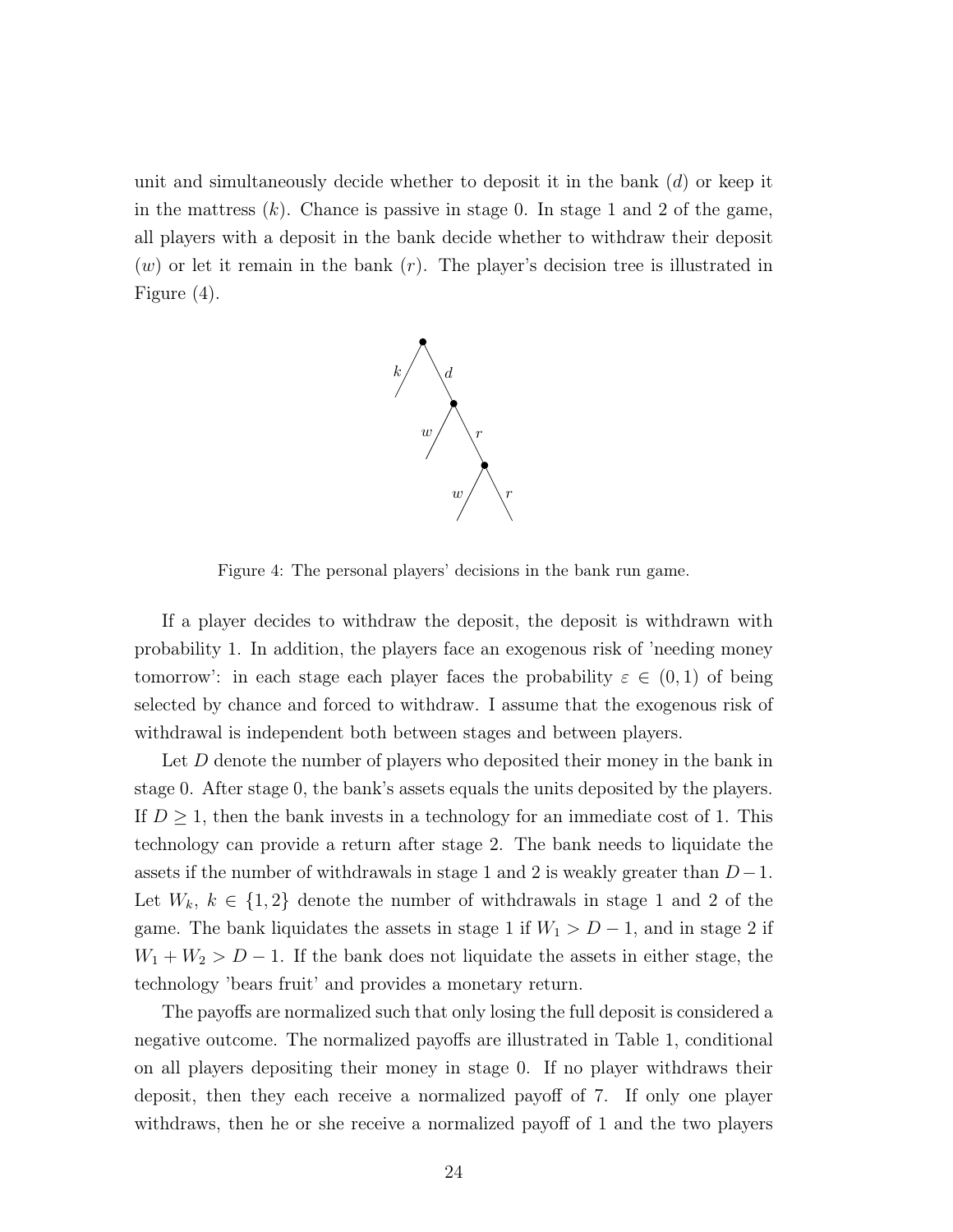not withdrawing receive a normalized payoff of 5 each. If two players withdraw, then they each receive a normalized payoff of 1, while the player not withdrawing loses the full deposit and receives a normalized payoff of −1. This can occur either by the two players withdrawing in the same stage or by one of them withdrawing in stage 1 and the other in stage 2. If all three players withdraw their deposit, then their normalized payoffs depend on the order in which they withdraw. If all three players withdraw simultaneous, then they each receive a payoff of 2/3. If one player withdraws in stage 1 and the other two players in stage 2, then the player withdrawing in stage 1 receives a normalized payoff of 1 and the other two a normalized payoff of 1/2. The normalized payoff from not depositing the unit is 1. 20

Table 1: Normalized material payoffs given that all players deposit their unit.

| $\#$ Withdrawals $\pi_i(r)$ |      | $\pi_i(w)$ |
|-----------------------------|------|------------|
| $\theta$                    |      | N A        |
| 1                           | .5   | ı          |
| 2                           | $-1$ | 1          |
| З                           | N A  | 2/3        |
| 1.2                         | N A  | 1, 1/2     |

There is a multiplicity of SE in this game and the focus of this analysis is on a 'good strategy profile' in which all players plan to deposit their unit in the bank and not to withdraw in either stage.

**Definition 3.** The strategy profile  $\sigma$  is a good strategy profile if  $\sigma_i = (d, r, r)$  for all  $i \in I$ .

Players with standard preferences Consider the game between players with standard preferences. If they use the good strategy profile, then their initially

 $20$ This application can be generalized to other payoffs. Crucial for the results is that only the outcome in which the player loses his or her full deposit has a negative material payoff. The other values are used to calculate and compare threshold values for  $\varepsilon$  for different equilibria.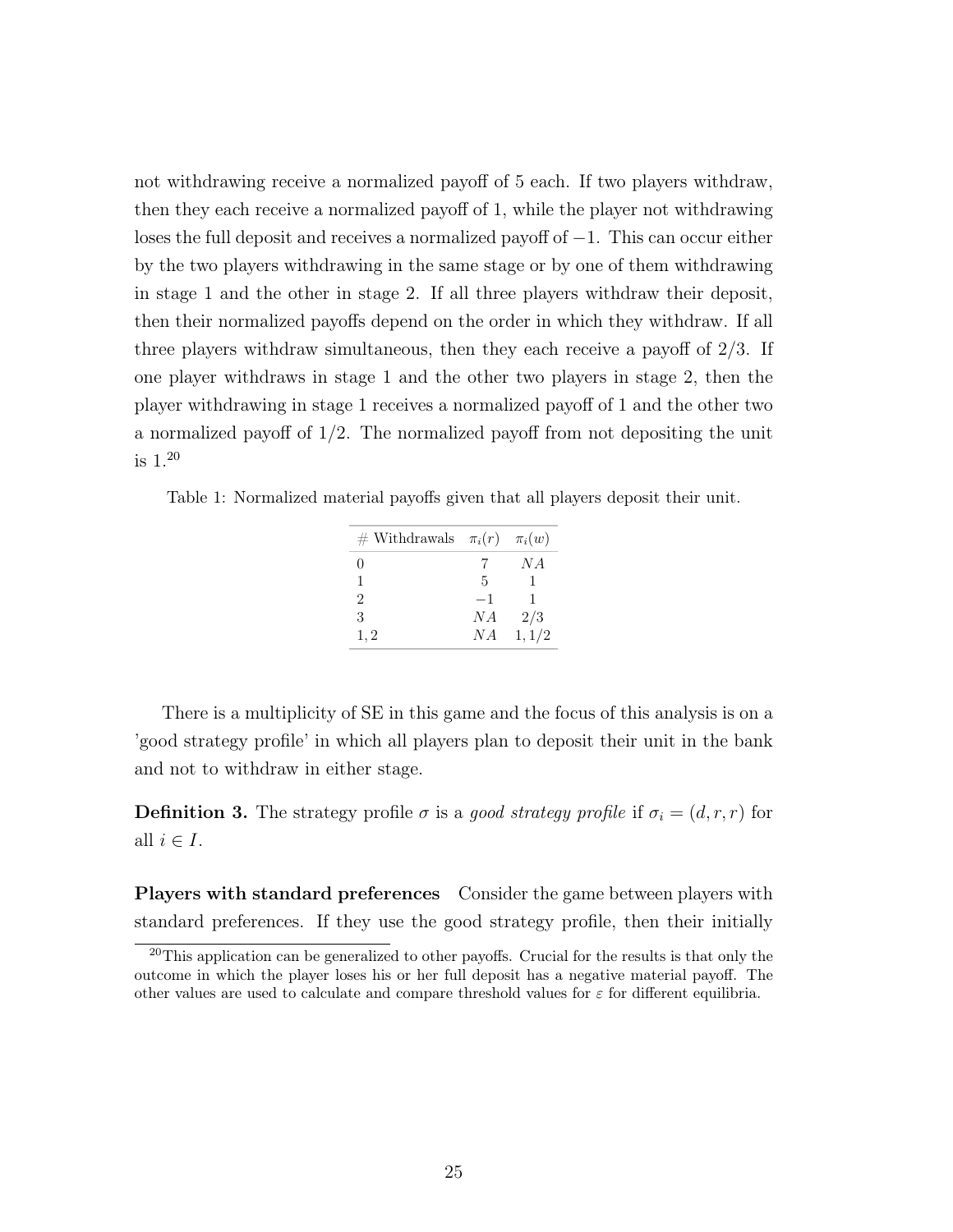expected payoff is<sup>21</sup>

$$
\mathbb{E} \left[ \pi_i \right|(3, r) ; \alpha_i \right] = (2/3)\varepsilon^3 + (1 - \varepsilon)\varepsilon^2 + (1 - \varepsilon)^2 \varepsilon + 2(1 - \varepsilon)^2 \varepsilon \mathbb{E} \left[ \pi_i \right| ((3, 1), r) ; \alpha_i] + (1 - \varepsilon)^3 \mathbb{E} \left[ \pi_i \right| ((3, 0), r) ; \alpha_i].
$$
\n(12)

When the players use the good strategy profile, they only withdraw their deposit if forced to do so. The first term is the (exogenous) probability that all players withdraw in stage 1 for a normalized material payoff of  $(2/3)$ . The second term is the probability that two players withdraw. If player  $i$  is one of them, which can occur in two combinations, then he or she receives a normalized material payoff of 1, otherwise he or she receives a normalized material payoff of −1. The third term is the probability that only player i withdraws in stage 1 for a normalized material payoff of 1. The fourth term is the probability that one (other) player withdraws in stage 1 times the expected material payoff from stage 2. Likewise, the fifth term is the probability that no player withdraws in stage 1 times the expected material payoff from stage 2.

At the beginning of stage 2, the players observe the withdrawals in stage 1. If two or more players withdrew, then a bank collapse has occurred and the remaining player (if any) loses all of his or her money. If one player withdrew, then the expected payoff from not withdrawing in stage 2 is

$$
\mathbb{E}[\pi_i]((3,1),r); \alpha_i] = 5(1-\varepsilon)^2 + (1/2)\varepsilon^2.
$$
 (13)

If no player withdrew, then the expected payoff from not withdrawing in stage 2 is

$$
\mathbb{E}\left[\pi_i\right]((3,0),r)\,;\alpha_i] = (2/3)\varepsilon^3 + (1-\varepsilon)\varepsilon^2 + 11(1-\varepsilon)^2\varepsilon + 7(1-\varepsilon)^3. \tag{14}
$$

The payoff from deviating and withdrawing the deposit is 1 in either stage. For  $\varepsilon$  < 0.496 the *good strategy profile* is an SE when the players have standard preferences.

 $21$ With a slight abuse of notation, the history is written as the number of deposits in stage 0 and the number of withdrawals observed after stage 1.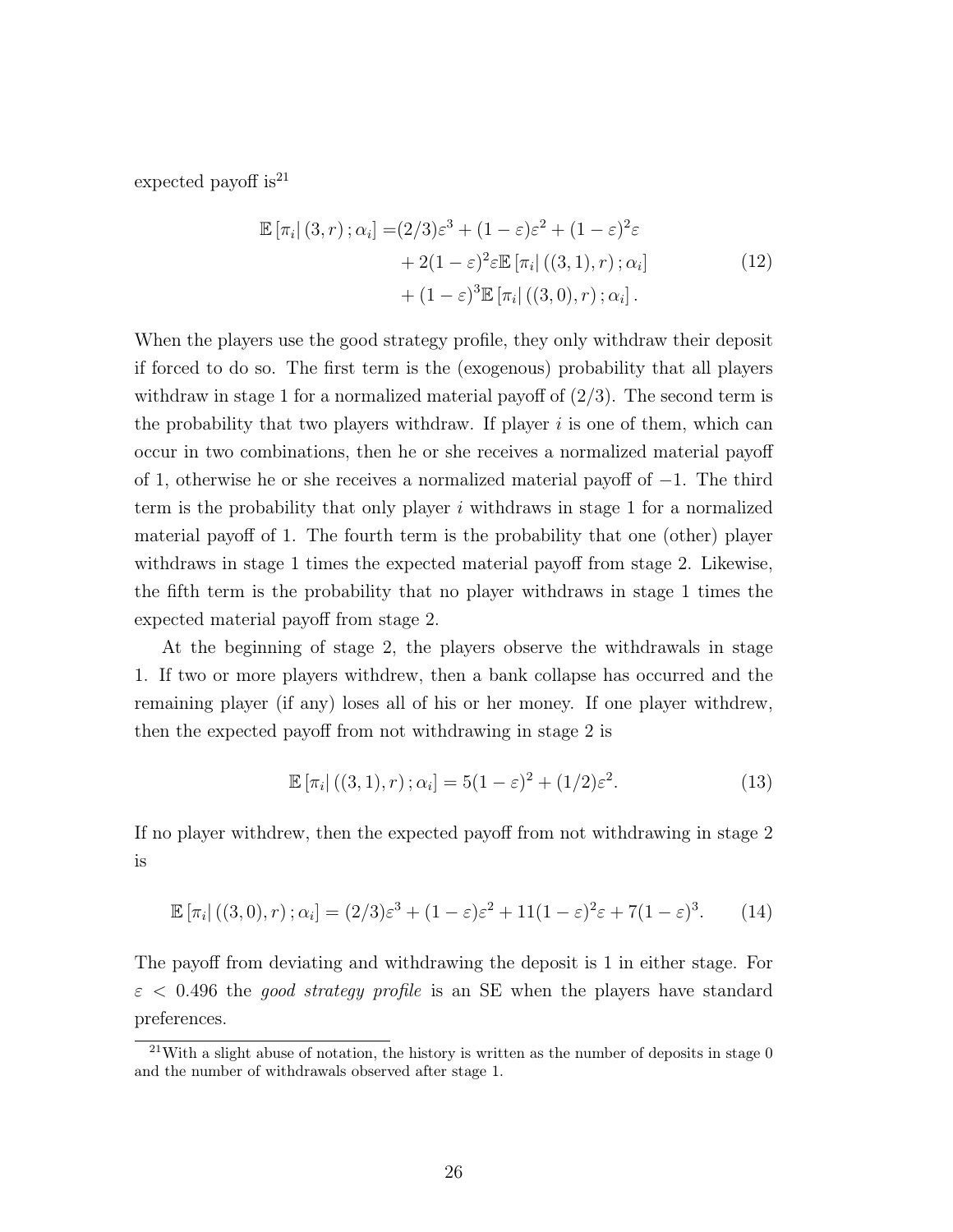Players who may transition to the fearful state of mind Now consider players who may transition to the fearful state of mind. The maximin action in stages 1 and 2 is to withdraw the deposit. Assume the players have identical fear thresholds,  $\tau_i$ , and that they use the good strategy profile. In this case, peril is due to the exogenous risk of withdrawal.

Player i's initial peril, the probability that the other two players will be forced to withdraw, is

$$
P_i(h^0|\alpha_i) = (1 - \varepsilon)\varepsilon^2 + 2(1 - \varepsilon)^3 \varepsilon^2 + (1 - \varepsilon)^4 \varepsilon^2. \tag{15}
$$

The first term is the probability that the other two players withdraw in stage 1. The second term is the probability that one of the other players withdraws in stage 1 and the other in stage 2. The third term is the probability that both players withdraw in stage 2.

If no player withdrew in stage 1, then the updated peril is

$$
P_i((3,0)|\alpha_i) = (1-\varepsilon)\varepsilon^2.
$$
\n(16)

The updated peril corresponds to the probability that both other players are forced to withdraw in stage 2, but not player  $i$ .

The updated peril is smaller than the initial peril and  $P'_{i}((3,0)|\alpha_{i})=0$ . There is no increase in peril and the players do not transition to the fearful state of mind. If at least 2 players were forced to withdraw, then the bank has collapsed. Any remaining player transitions to the fearful state of mind if sufficiently sensitive to fear, but he or she has no action left to take and receives a payoff of −1.

The more interesting case is when one player withdraws in stage 1. The updated peril for the remaining players is

$$
P_i((3,1)|\alpha_i) = (1-\varepsilon)\varepsilon.
$$
\n(17)

The updated peril corresponds to the probability that (only) the other player is forced to withdraw in stage 2.

The increase in peril is

$$
P'_{i}((3,1)|\alpha_{i}) = (1-\varepsilon)\varepsilon(1-(3(1-\varepsilon)^{3}+1)\varepsilon).
$$
 (18)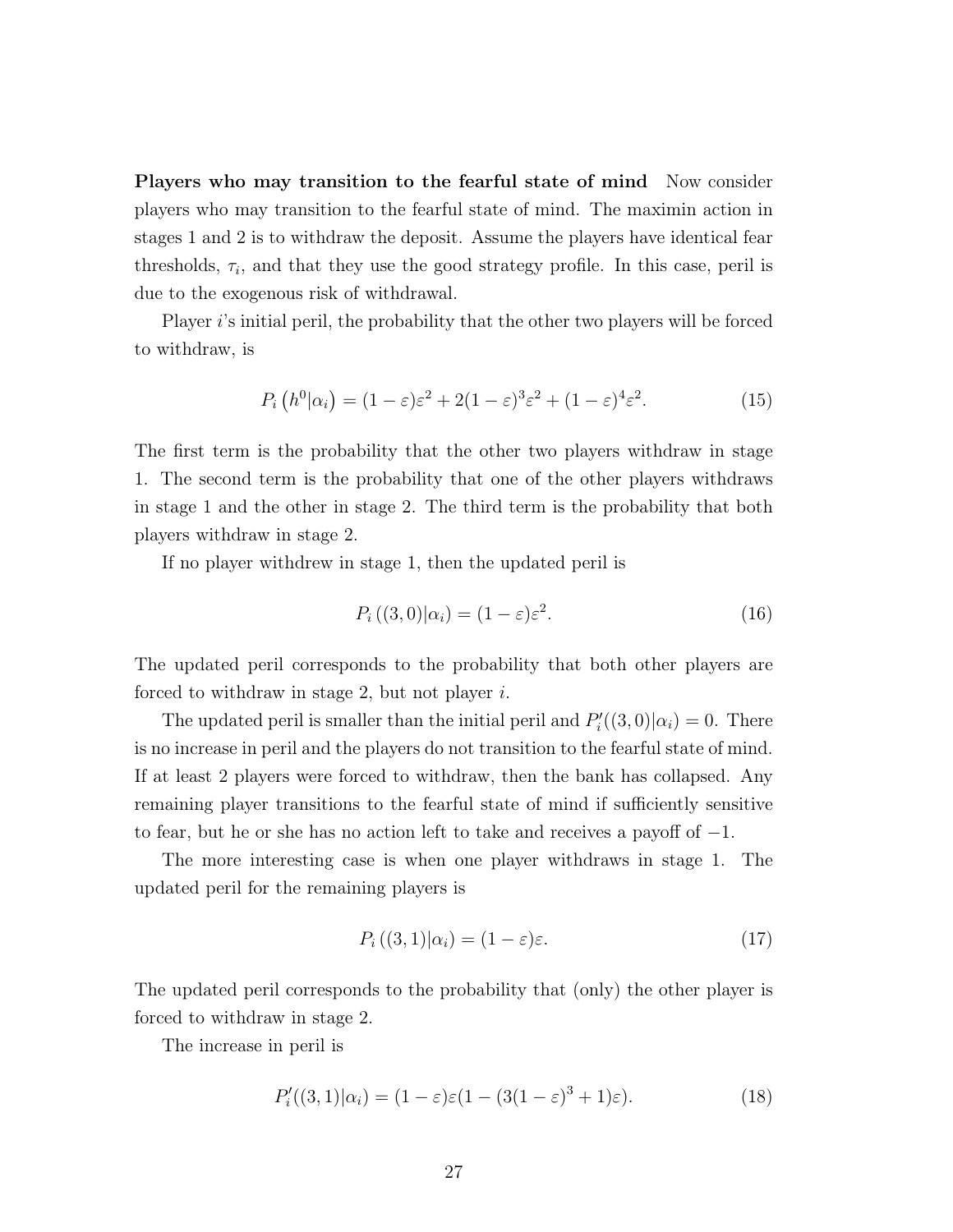Let  $\bar{\tau}$  denote the maximum fear threshold which allows for a transition to the fearful state of mind,  $\bar{\tau} = (1 - \varepsilon)\varepsilon(1 - (3(1 - \varepsilon)^3 + 1)\varepsilon)$ . After observing one withdrawal in stage 1, the remaining players transition to the fearful state of mind if they are sufficiently sensitive to fear,  $\tau_i \leq \overline{\tau}$ . Once fearful, the players prefer to deviate to w. The plan of choosing  $r$  in both stages regardless the outcome of stage 1 can therefore not be an optimal plan for such players.

**Proposition 3.** If the players are sufficiently sensitive to fear,  $\tau_i \leq \overline{\tau}$ , then the good strategy profile cannot be an SE.

Fear sensitive bank run players may experience a welfare loss.<sup>22</sup> Moreover, this welfare loss is also imposed on their fear insensitive co-players. The social welfare maximizing strategy profile that fear sensitive players can coordinate on is not to withdraw in stage 1 and withdraw in stage 2 conditional on one player being forced to withdraw in stage 1. This strategy profile is an SE for  $\varepsilon \leq 0.422$ . In this SE no player is fearful on the equilibrium path. The players coordinate on withdrawing conditional on observing one withdrawal in stage 1, and withdrawing is not a negative outcome.

When the exogenous probability of withdrawal is sufficiently high, the game has a unique equilibrium in which all players chooses k and no money is invested. When the players may transition to the fearful state of mind, the exogenous probability for this equilibrium to be unique is smaller than for players with standard preferences,  $\varepsilon > 0.422$  compared with  $\varepsilon > 0.479$ . Since fear sensitive players cannot commit to r conditional on observing another player withdrawing, they are less willing to choose  $d$  to begin with. Fear sensitive players thus experience a welfare loss compared with players with standard preferences for intermediate values of the exogenous risk.

**Proposition 4.** For  $\varepsilon \in (0.422, 0.479]$ , fear causes a welfare loss to the players if, for some  $i \in I \tau_i \leq \overline{\tau}$ .

Notice that players who are insensitive to fear also experience this welfare loss when interacting with fear sensitive players. Consider the situation with

 $22$ Defining welfare for emotional players is a non-trivial issue. Behavioral welfare economics is a field of its own (see e.g. Bernheim & Rangel, 2009). In this analysis I focus on the welfare experienced by the player in the neutral state of mind. In other words, the player's monetary payoff.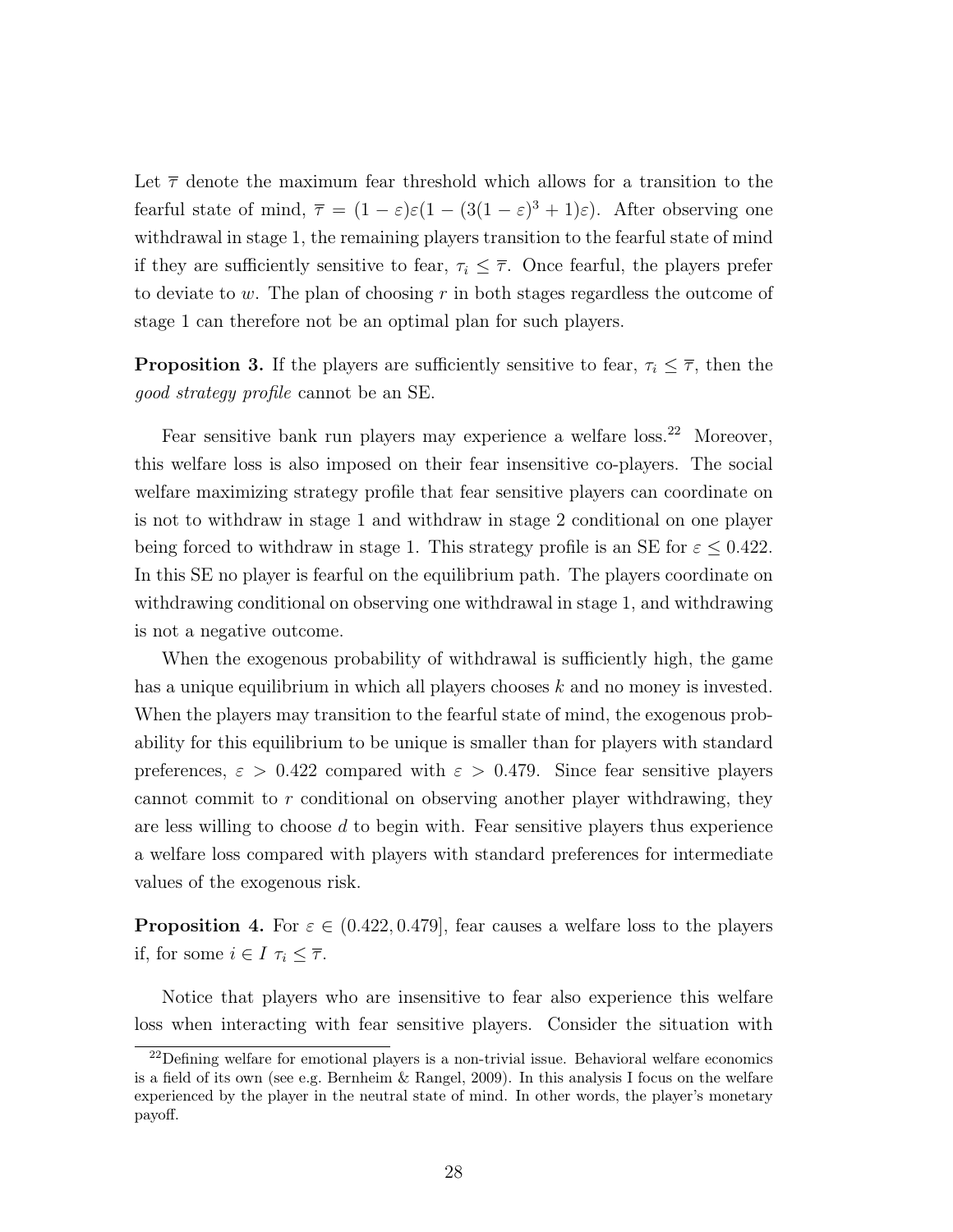one sufficiently fear sensitive players and two fear insensitive player. If one of the fear insensitive players is forced to withdraw in stage 1, then the remaining fear sensitive player prefers to withdraw. Hence, it is in the best interest also for the fear insensitive player to withdraw in stage 2 conditional on observing one withdrawal in stage 1, conditional on knowing that the other player's fear threshold has been reached.

#### 5 Public health intervention

Finally, consider a simple example of a public health authority who wants to inform the public about accurate estimates of the probability or cost of contracting a disease. This example stem from the observation that in many cases an individual's beliefs over the probability or cost of a negative outcome are mistaken.<sup>23</sup>

Consider a decision maker, player 1, who contemplates whether to take a vaccine against a disease. If player 1 takes the vaccine, then he or she becomes immune to the disease. Otherwise he or she faces a positive probability of contracting it. Player 1 holds correct beliefs over the probability of contracting the disease and the cost of vaccination. However, player 1 has underestimated the  $\cot$  of the disease.<sup>24</sup> Recognizing this, the public health authority launches an information campaign to inform player 1 about the true  $\cos t$ .<sup>25</sup> Note that the public health authority is not considered a player in this scenario.

The probability of contracting the disease (if not vaccinated) is denoted by  $\varepsilon > 0$ , and the cost of vaccination is denoted by v,  $0 < v < 1$ . Player 1's prior belief over the cost of the disease is denoted by  $d$ , and his or her updated belief is denoted by  $d'$ , where  $d' > d > 1$ .

The payoffs are normalized such that the only negative outcome is to contract the disease. The normalized payoff from not taking the vaccine and not contracting the disease is 1. The normalized payoff from taking the vaccine is  $1 - v$ . Finally, the normalized expected payoff of contracting the disease is  $1 - d$ and  $1 - d'$ , when player 1 is uninformed and informed, respectively.

<sup>23</sup>Or they may be correct but still possible to influence.

 $^{24}$ A related situation is the more ethically dubious case when the authority wants to scare people into a certain behavior by making them overestimate the cost.

 $^{25}$ This example is inspired by a recent Australian government Covid-19 awareness advertisement showing a young woman in distress in a hospital bed that has been criticized for leaning into scare tactics (BBC, 2021).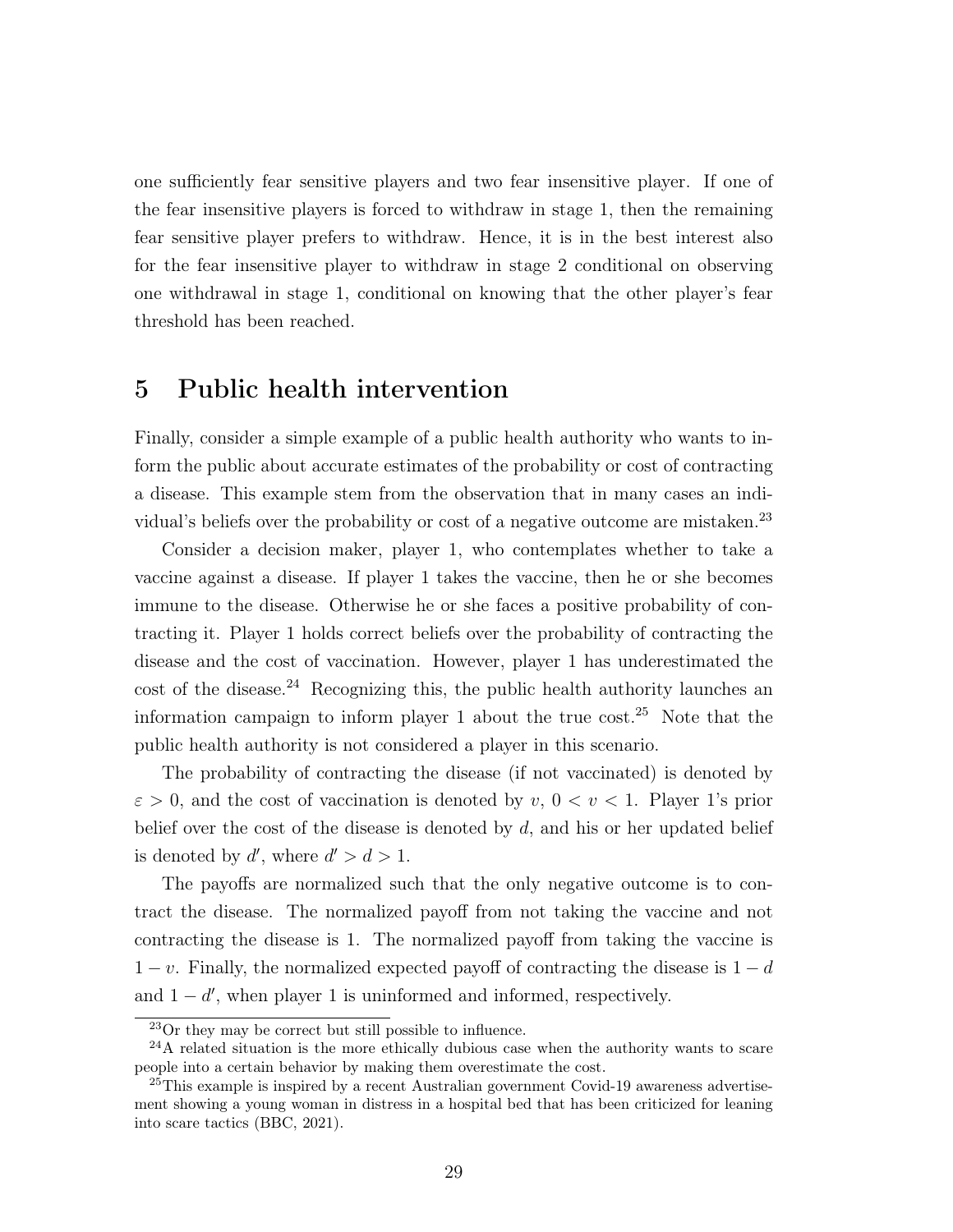First consider a player 1 who initially plans to take the vaccine. The player is risk neutral in the neutral state of mind and takes the vaccine if  $v \leq \varepsilon d$ . Because the only negative outcome is contracting the disease, player 1's initial peril is zero,  $P_1(h^0; \alpha_1) = 0$ . He or she will take the vaccine and become immune to the disease. The public health authority informs player 1 about the correct cost of the disease. However, since player 1 plans to take the vaccine, the updated peril is zero. There is no change in peril and, since player 1 planned to take the vaccine regardless, player 1 is unaffected by the information.

Next consider a player 1 who initially plans not to take the vaccine. That is,  $v \geq \varepsilon d$ . Player 1's initial peril is

$$
P_1(h^0; \alpha_1) = \varepsilon \times d. \tag{19}
$$

The public health authority informs player 1 about the correct cost of the disease. As in traditional theory, player 1 changes his or her plan of taking the vaccine if  $c \leq \varepsilon d'$ . In addition, a fear sensitive player may transition to the fearful state of mind if the information causes a sufficiently large increase in peril.

Player 1's increase in peril is

$$
P_1' = \varepsilon (d' - d). \tag{20}
$$

Player 1 transitions to the fearful state of mind if the updated cost of the disease is sufficiently large such that  $\tau_1 \leq P'_1$ . In the fearful state of mind, player 1 maximizes minimum payoff and takes the vaccine also when  $v > \varepsilon d'$ . In other words, player 1 will take the vaccine not only for higher values of c, but also when the costs outweigh the benefits.

Proposition 5. Fear sensitivity can amplify the behavioral response to information that increases the expected cost of negative outcomes.

As in traditional theory, if  $v \in (\varepsilon d, \varepsilon d']$ , then information alters behavior. A player who remains in the neutral state of mind after receiving the information takes the vaccine also when  $v > \varepsilon d'$ . However, a player who transitions to the fearful state of mind after receiving information takes the vaccine regardless the value of v. Consequently, fear sensitive players with a high cost of vaccination may overconsume the vaccine.<sup>26</sup> At the same time, vaccines often have a positive

 $\frac{1}{26}$ The cost of vaccination may for example include expected side effects that may vary between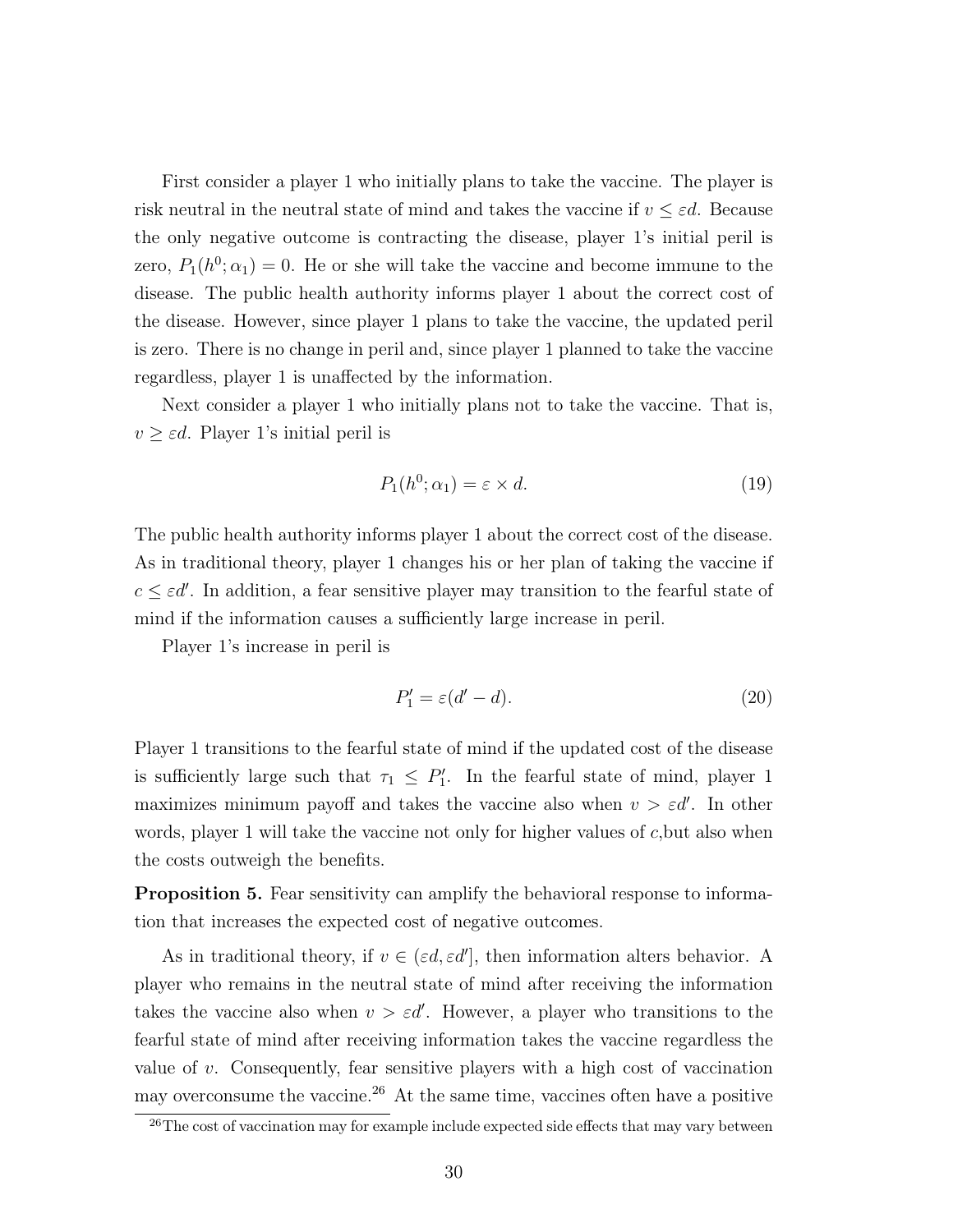externality. For example if the disease is highly transmissible and people fail to take that into account. In such a situation a fear response may be desired by a public health authority to increase social welfare.

# 6 Concluding Remarks

This paper presents a model of players who can transition from a neutral to a fearful state of mind. In the neutral state of mind, the player maximizes own expected material payoff. In the fearful state of mind, the player maximizes own minimum material payoff. The players are in the neutral state of mind when the game begins and transition to the fearful state after a sufficiently large increase in the expected cost of negative outcomes, the outcomes bad enough to potentially instill fear when anticipated.

Fear has various effects on behavior. The focus of this paper is on how fear affects behavior through it's effect on a player's risk aversion. Fear can also be unpleasant. Psychology research distinguishes between an emotions valence, it's direct effect on utility, and it's action tendency, it's direct effect on behavior. While the negative valence of fear is an incentive for players to avoid fearful situations, I abstract from this in this paper to focus on the direct behavioral consequences of fear. Fear is a state of mind which strongly influences decision making and it is not uncommon for people to experience fear.

The transition from the neutral to the fearful state of mind is determined by beliefs over outcomes. This definition rules out some belief-dependent triggers of fear such as someone who becomes fearful if he or she believes that their boss believes that he or she has low productivity. However, one can model this situation as a player with the negative outcome of losing his or her job. An increase in the belief that the boss believes that he or she has low productivity causes an increase in the probability that he or she will lose the job, which may trigger fear.

Players' increased concerned with risk when they have transitioned to the fearful state of mind causes an amplified response that might seem like an overreaction. This observation is in line with empirical and experimental research that finds a 'residual' change in behavior after bad news or adverse events (Guerrero

DMs of different health status.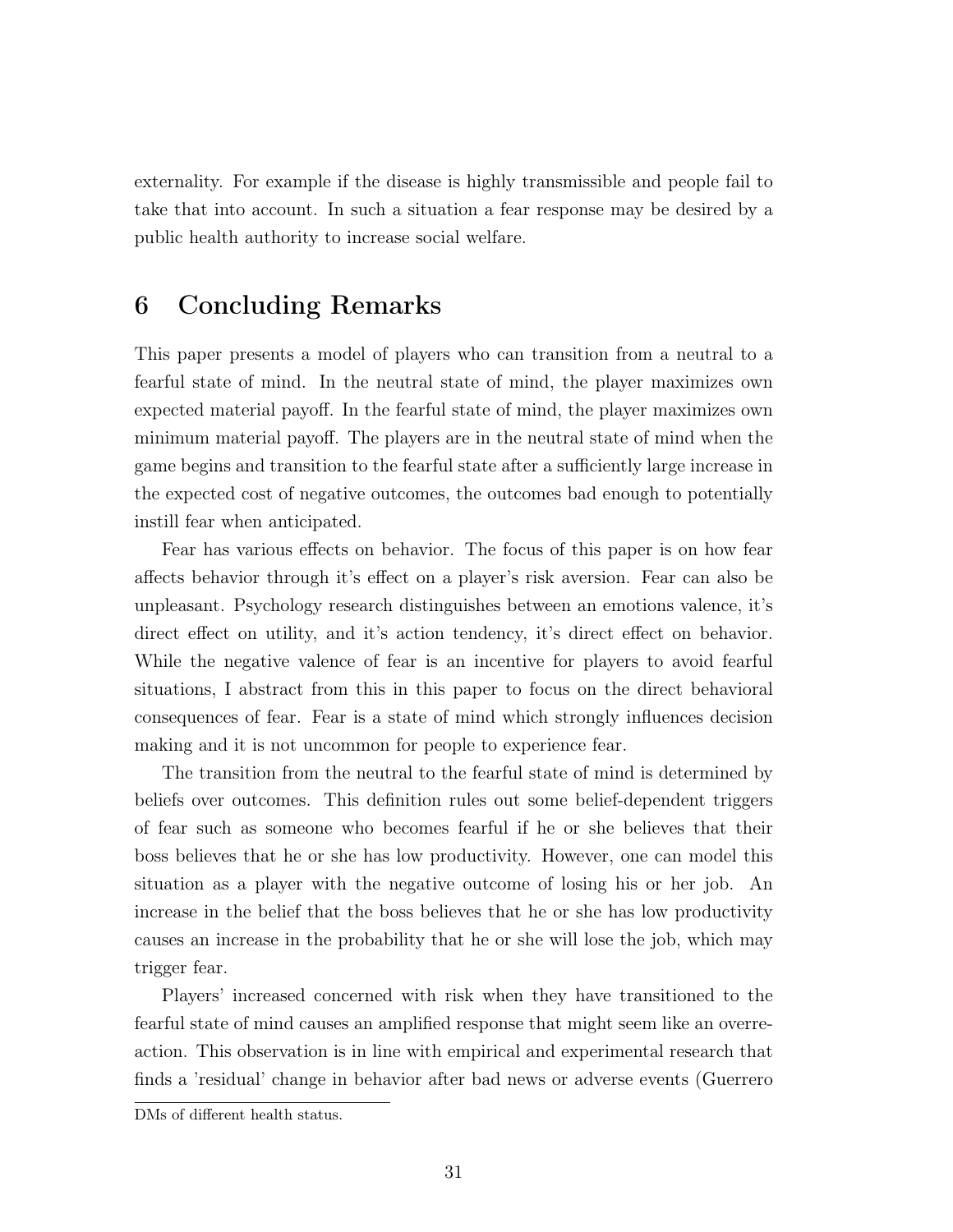et al., 2012; Guiso et al., 2018; Piccoli et al., 2017; Wang & Young, 2020). In other words, the behavioral response is stronger than what can be explained by traditional factors alone. The residual change in behavior is however consistent with an emotion-based change of the utility function.

In this paper I restrict my focus to sophisticated players who can perfectly predict own and others' state transitions and the behavioral consequences thereof. In the sequential equilibrium for psychological games, the players are certain about own and others' plans, and never change their minds about them. Any deviations from the plans are interpreted as mistakes. This is a strong assumption, especially since the players' decision utility may depend on both own and others' plans. However, the analysis shows how fear is of importance even when players can perfectly predict their own state transitions. Whereas the study of naïve players who cannot perfectly predict own emotional response is outside the scope of this paper, it is certainly an interesting avenue for future research.

It is natural to ask whether fear, modeled as belief-dependent risk aversion, makes sense from an evolutionary perspective. Aumann (2019) argues that people use rules to guide their behavior and that these behavioral rules are the product of evolutionary forces. Rather than maximizing utility over actions, people adopt rules of behavior that do well in usual, naturally occurring situations. A simple example of such a rule related to fear could be 'maximize expected utility when in a safe environment while minimize the worst losses when in peril'.

Besides robberies, bank runs, and public health policy, fear may be important in understanding for example conflict; environmental dangers and climate risk; and financial decision making. These applications are potentially of great importance and are left as an avenue for future research.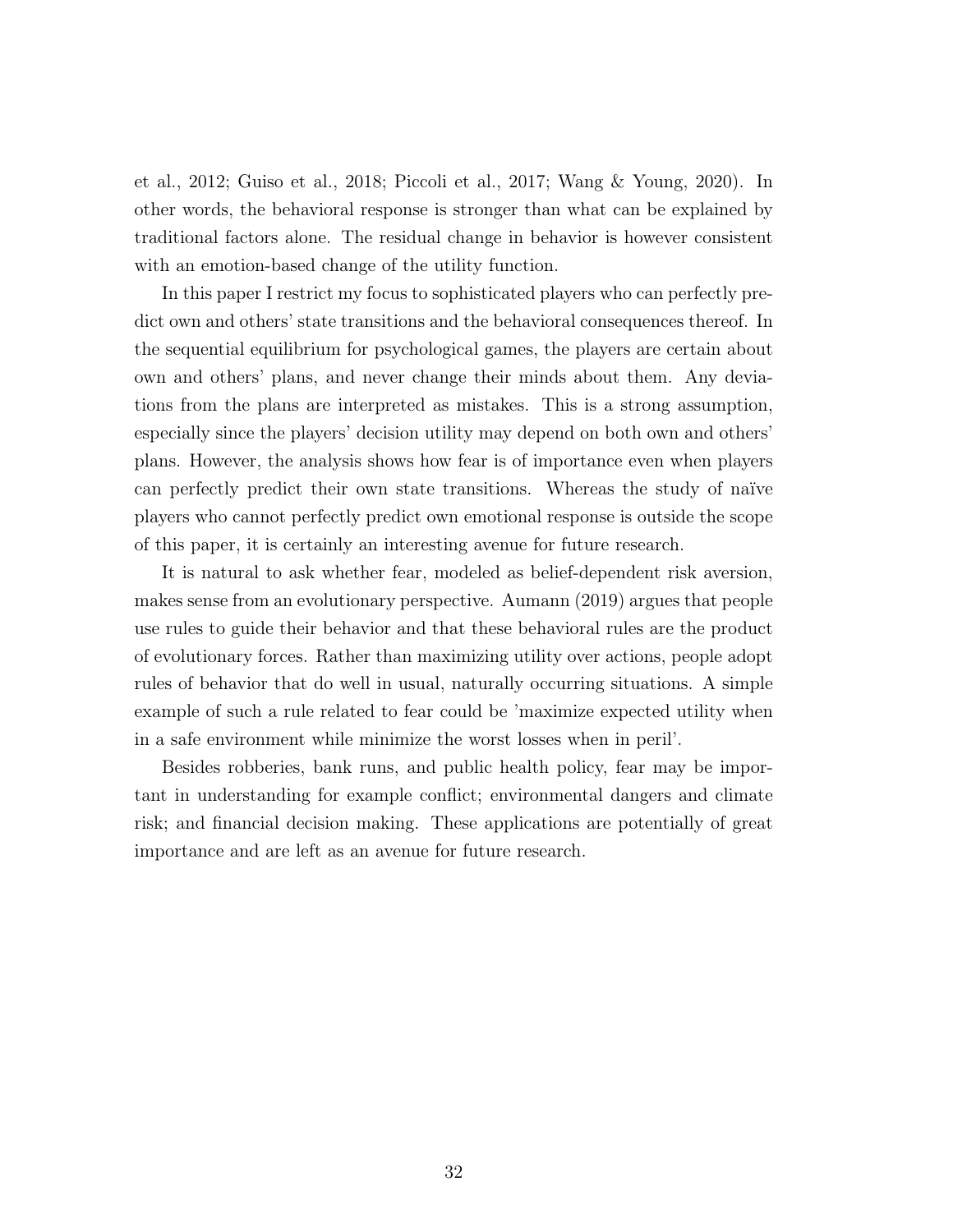# References

- Alempaki, D., Starmer, C., & Tufano, F. (2019). On the priming of risk preferences: The role of fear and general affect. Journal of Economic Psychology, 75, 102137.
- Andrade, E. B., & Ariely, D. (2009). The enduring impact of transient emotions on decision making. Organizational Behavior and Human Decision Processes,  $109(1)$ , 1-8.
- Attanasi, G., Battigalli, P., & Manzoni, E. (2016). Incomplete-information models of guilt aversion in the trust game. Management Science, 62(3), 648-667.
- Aumann, R. J. (2019). A synthesis of behavioural and mainstream economics. Nature Human Behaviour, 3(7), 666-670.
- Battigalli, P., Corrao, R., & Dufwenberg, M. (2019). Incorporating beliefdependent motivation in games. Journal of Economic Behavior & Organization, 167, 185-218.
- Battigalli, P., & Dufwenberg, M. (2007). Guilt in games. American Economic Review, 97(2), 170-176.
- Battigalli, P., & Dufwenberg, M. (2009). Dynamic psychological games. Journal of Economic Theory, 144(1), 1-35.
- Battigalli, P., & Dufwenberg, M. (2020). Belief-Dependent Motivations and Psychological Game Theory.
- Battigalli, P., Dufwenberg, M., & Smith, A. (2019). Frustration, aggression, and anger in leader-follower games. Games and Economic Behavior, 117, 15-39.
- Bernheim, B. D., & Rangel, A. (2009). Beyond revealed preference: choicetheoretic foundations for behavioral welfare economics. The Quarterly Journal of Economics, 124(1), 51-104.
- BBC (2021). Covid Australia: 'Graphic' vaccine advert sparks backlash, 12 July. Available at: https://www.bbc.com/news/world-australia-57800981 (Accessed: 12 August 2021)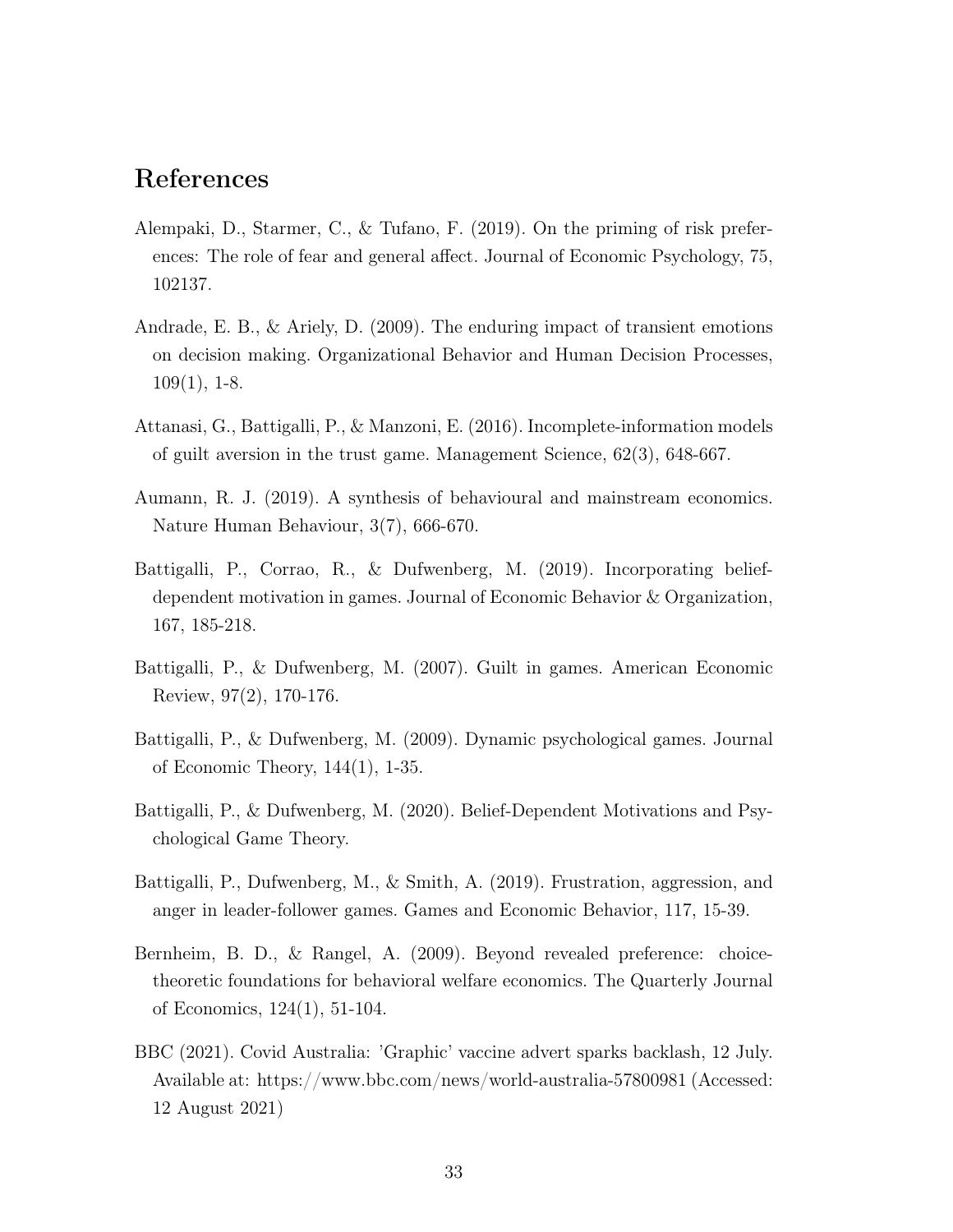- Callen, M., Isaqzadeh, M., Long, J. D., & Sprenger, C. (2014). Violence and risk preference: Experimental evidence from Afghanistan. American Economic Review, 104(1), 123-48.
- Campos-Vazquez, R. M., & Cuilty, E. (2014). The role of emotions on risk aversion: a prospect theory experiment. Journal of Behavioral and Experimental Economics, 50, 1-9.
- Caplin, A., & Leahy, J. (2001). Psychological expected utility theory and anticipatory feelings. The Quarterly Journal of Economics, 116(1), 55-79.
- Chichilnisky, G. (2009). The topology of fear. Journal of Mathematical Economics, 45(12), 807-816.
- Cohn, A., Engelmann, J., Fehr, E., & Maréchal, M. A. (2015). Evidence for countercyclical risk aversion: An experiment with financial professionals. American Economic Review, 105(2), 860-85.
- Diamond, D. W., & Dybvig, P. H. (1983). Bank runs, deposit insurance, and liquidity. Journal of Political Economy, 91(3), 401-419.
- Dijk, O. (2017). Bank run psychology. Journal of Economic Behavior & Organization, 144, 87-96.
- Dillenberger, D., & Rozen, K. (2015). History-dependent risk attitude. Journal of Economic Theory, 157, 445-477.
- Frijda, N. H. (1986). The emotions. Cambridge University Press.
- Fudenberg, D., & Levine, D. (1986). Limit games and limit equilibria. Journal of economic Theory, 38(2), 261-279.
- Garratt, R., & Keister, T. (2009). Bank runs as coordination failures: An experimental study. Journal of Economic Behavior & Organization, 71(2), 300-317.
- Gärtner, M., Mollerstrom, J., & Seim, D. (2017). Individual risk preferences and the demand for redistribution. Journal of Public Economics, 153, 49-55.
- Geer, J. H. (1965). The development of a scale to measure fear. Behaviour Research and Therapy,  $3(1)$ ,  $45-53$ .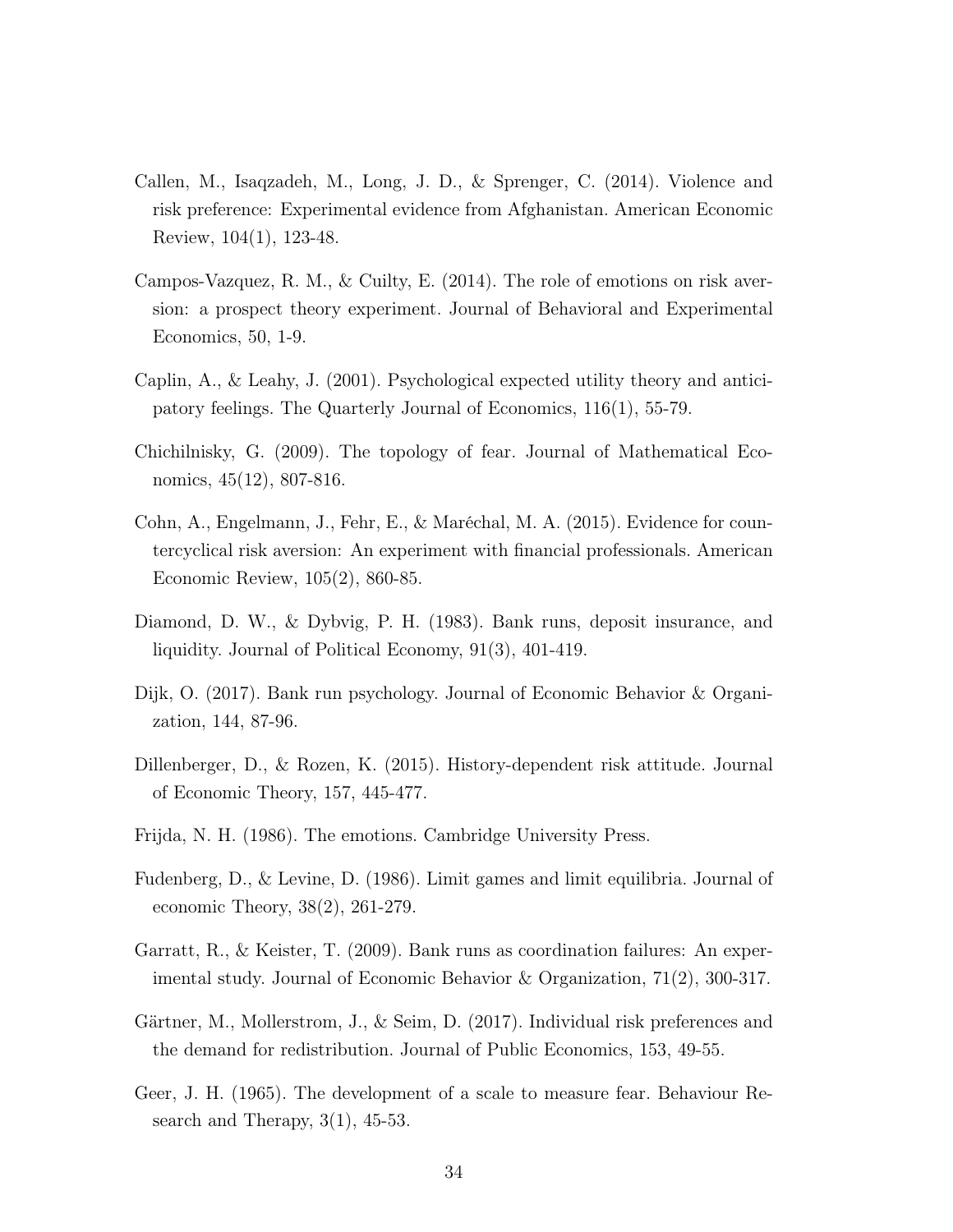- Guerrero, F. L., Stone, G. R., & Sundali, J. A. (2012). Fear in Asset Allocation During and After Stock Market Crashes An Experiment in Behavioral Finance. Finance & Economics, 1, 1.
- Guiso, L., Sapienza, P., & Zingales, L. (2018). Time varying risk aversion. Journal of Financial Economics, 128(3), 403-421.
- Holtgrave, D. R., & Weber, E. U. (1993). Dimensions of risk perception for financial and health risks. Risk Analysis, 13(5), 553-558.
- Jackson, M. O., Rodriguez-Barraquer, T., & Tan, X. (2012). Epsilon-equilibria of perturbed games. Games and Economic Behavior, 75(1), 198-216.
- Kahneman, D. & Tversky, A. (1979). Prospect Theory: An Analysis of Decision Under Risk. Econometrica 47(2), 263-291
- Kőszegi, B., & Rabin, M. (2007). Reference-dependent risk attitudes. American Economic Review, 97(4), 1047-1073.
- Kreps, D. M., & Wilson, R. (1982). Sequential equilibria. Econometrica, 863-894.
- Kuhnen, C. M., & Knutson, B. (2011). The influence of affect on beliefs, preferences, and financial decisions. Journal of Financial and Quantitative Analysis, 46(3), 605-626.
- Kumari, V., Das, M., Wilson, G. D., Goswami, S., & Sharma, T. (2007). Neuroticism and brain responses to anticipatory fear. Behavioral Neuroscience, 121(4), 643-652.
- LeDoux, J. (1998). The emotional brain: The mysterious underpinnings of emotional life. Simon and Schuster.
- Lerner, J. S., Gonzalez, R. M., Small, D. A., & Fischhoff, B. (2003). Effects of fear and anger on perceived risks of terrorism: A national field experiment. Psychological Science, 14(2), 144-150.
- Lerner, J. S., & Keltner, D. (2000). Beyond valence: Toward a model of emotionspecific influences on judgement and choice. Cognition  $\&$  Emotion, 14(4), 473-493.